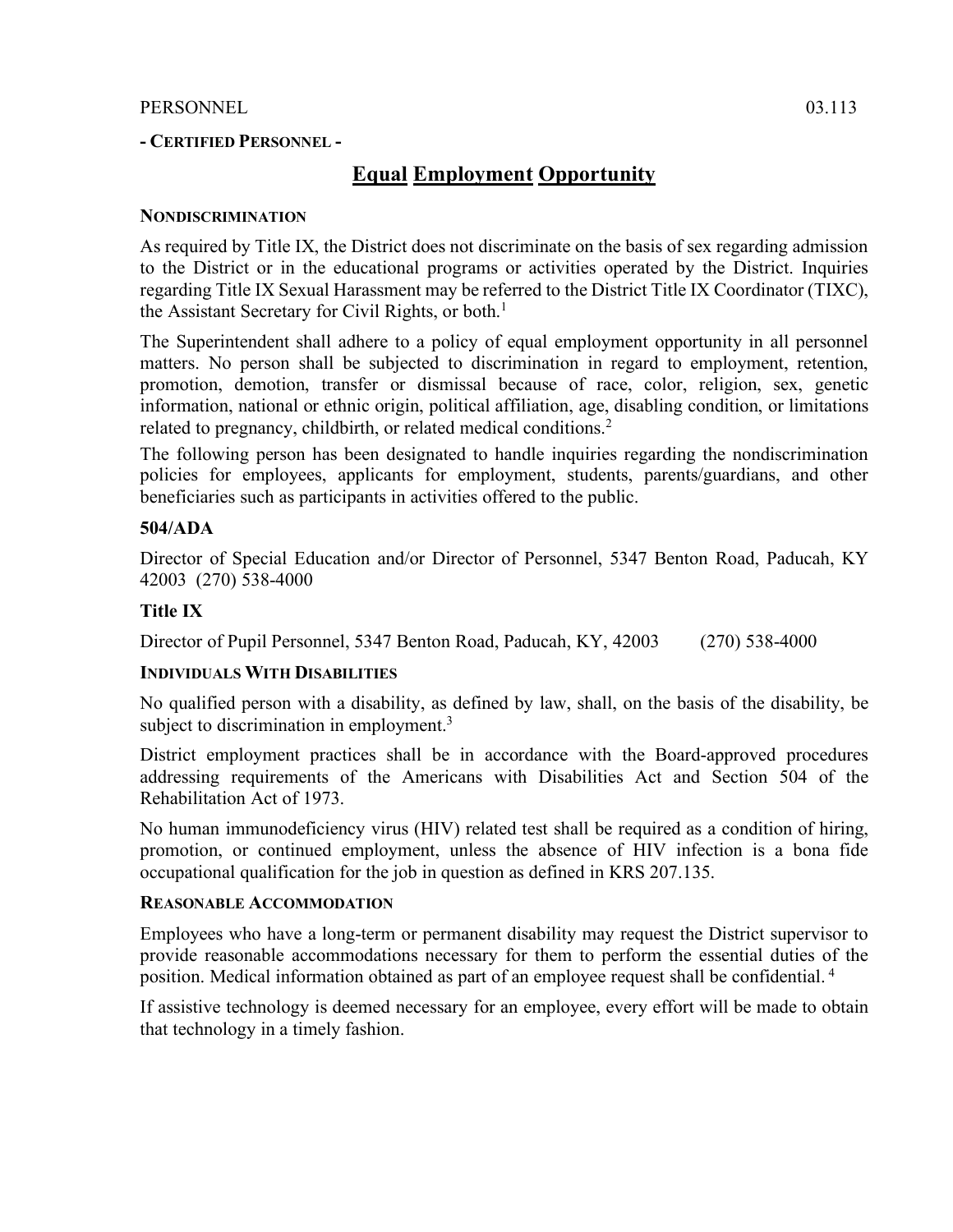# **Equal Employment Opportunity**

### **REASONABLE ACCOMMODATION (CONTINUED)**

The District shall engage in a timely, good faith and interactive process to determine reasonable accommodations for an employee's limitations related to pregnancy, childbirth, or related medical conditions. Reasonable accommodation shall be provided as required by law.

## **ADVISING EMPLOYEES**

The Superintendent shall inform all school employees of the provisions of this policy.<sup>1</sup>

### **REFERENCES:**

1 34 C.F.R. § 106.8 2 KRS 161.164; KRS Chapter 344; 42 U.S.C. 2000e, Civil Rights Act of 1964, Title VII 329 U.S.C.A. 794 4 29 U.S.C. section 1630.14 KRS 207.135 34 C.F.R. 104.3 - 104.14 42 C.F.R. 2000e-2; 42 C.F.R. 2000(k) Americans with Disabilities Act Kentucky Education Technology System (KETS) Section 504 of the Rehabilitation Act of 1973 Title IX of the Education Amendments of 1972 Genetic Information Nondiscrimination Act of 2008

### **RELATED POLICIES:**

03.133; 03.1621; 03.212; 03.2621; 05.11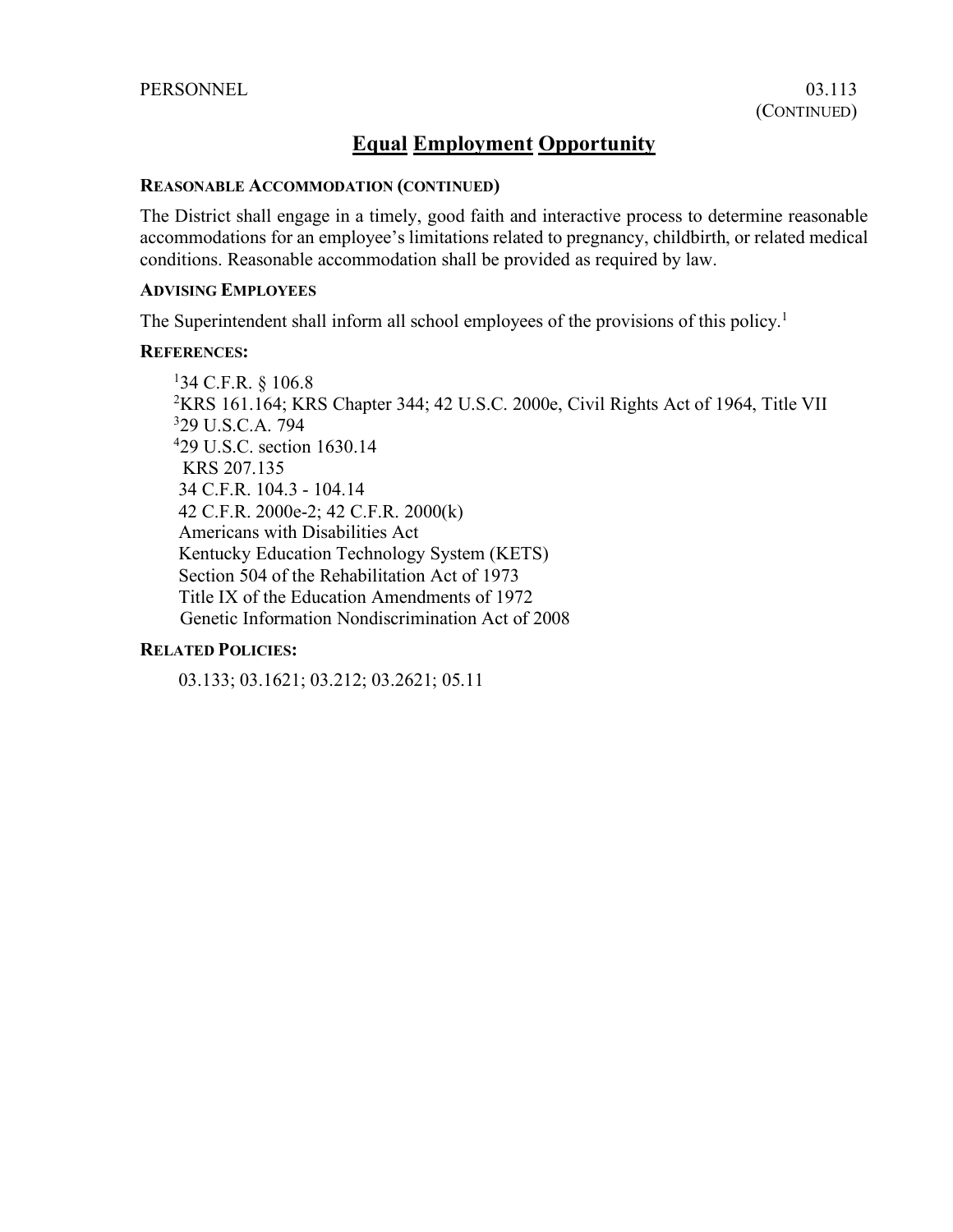# **- CERTIFIED PERSONNEL -**

# **Title IX Sexual Harassment**

## **INTRODUCTION AND SCOPE**

A United States Department of Education regulation published on May 19, 2020 defines sexual harassment for purposes of Title IX (sometimes referred to in policy and procedure as "Title IX Sexual Harassment"). In addition to numerous other matters, the regulation sets forth grievance procedure requirements that apply (including the initiation of a "formal complaint") before there is a determination that an employee is responsible for Title IX Sexual Harassment. The applicable definition of sexual harassment describes serious sexual misconduct. If the alleged actions that are the subject of a formal complaint do not descend to the level of conduct described in the definition of Title IX Sexual Harassment; do not take place in a "program or activity" of the school District within the meaning of Title IX; or do not take place in the United States, the formal complaint must be dismissed.

Such a dismissal does not mean that the alleged offending party cannot be the subject of investigation or discipline on grounds other than "Title IX Sexual Harassment" as addressed in Board policy or law, including conduct allegedly constituting sexual harassment or other sexual misconduct that does fall within the definition of "Title IX Sexual Harassment."1

## **PROHIBITION**

Title IX Sexual Harassment in educational programs or activities of the District is prohibited.

## **GRIEVANCE PROCEDURE**

The District shall provide a Title IX Sexual Harassment grievance procedure that treats complainants and respondents equitably as required by Federal Regulation. 2

## **DEFINITIONS**

## **TITLE IX SEXUAL HARASSMENT**

"Title IX Sexual Harassment" means conduct on the basis of sex that satisfies one or more of the following:

- 1) An employee of the District conditioning the provision of an aid, benefit, or service of the District on an individual's participation in unwelcome sexual conduct (i.e., quid pro quo sexual harassment);
- 2) Unwelcome conduct determined by a reasonable person to be so severe, pervasive, and objectively offensive that it effectively denies a person equal access to the District's education program or activity;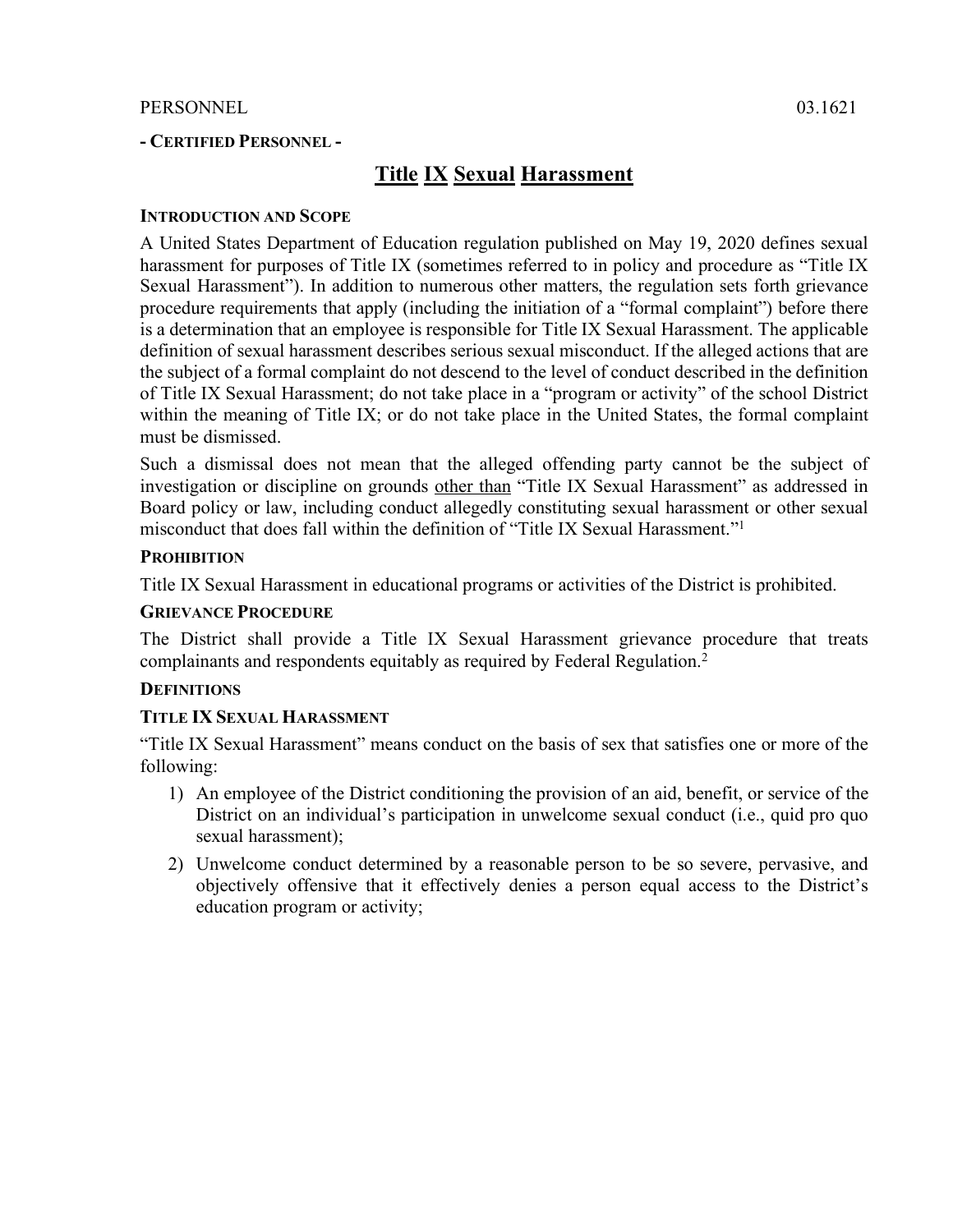### **DEFINITIONS (CONTINUED)**

## **TITLE IX SEXUAL HARASSMENT (CONTINUED)**

3) "Sexual assault" as defined in 20 U.S.C.  $1092(f)(6)(A)(v)$ , "dating violence" as defined in 34 U.S.C. 12291(a)(10), "domestic violence" as defined in 34 U.S.C. 12291(a)(8), or "stalking" as defined in 34 U.S.C. 12291(a)(30). For purposes of this definition, "sexual assault" means an offense that meets the definition of rape, fondling, incest, or statutory rape as used in the FBI's Uniform Crime Reporting system. A sex offense is an act directed against another person, without the consent of the second person, including instances where the second person is incapable of giving consent. 3

The term "dating violence" means violence committed by a person who is or has been in a social relationship of a romantic or intimate nature with the victim and where the existence of such a relationship shall be based on the following factors: the length of the relationship, the type of relationship, and the frequency of interaction between the persons involved in the relationship.

The term "domestic violence" includes felony or misdemeanor crimes of violence committed by a current or former spouse or intimate partner of the victim, by a person with whom the victim shares a child in common, by a person who is cohabitating with or has cohabitated with the victim as a spouse or intimate partner, by a person similarly situated to a spouse of the victim under the domestic or family violence laws of the jurisdiction receiving grant monies, or by any other person against an adult or youth victim who is protected from that person's acts under the domestic or family violence laws of the jurisdiction.

The term "stalking" means engaging in a course of conduct directed at a specific person that would cause a reasonable person to fear for the person's safety or the safety of others; or suffer substantial emotional distress.

### **Consent**

"Consent" means a voluntary expression of willingness, permission, or agreement to engage in sexual activity throughout a sexual encounter. Consent cannot be granted by an individual: who is less than the statutory age of consent under Kentucky criminal law, has a mental or physical condition or incapacity that prevents the giving of consent; or from whom ostensible "consent" is extracted through threat, coercion, or forcible compulsion.

### **Complainant**

"Complainant" means an individual who is alleged to be the victim of conduct that could constitute sexual harassment. This applies to such individual even if no formal complaint is filed. Only a complainant who is participating or attempting to participate in the District's educational programs or activities may file a formal complaint.

## **Respondent**

"Respondent" means an individual who has been reported to be the perpetrator of conduct that could constitute sexual harassment. This applies to such individual even if no formal complaint is filed. Only a person in his or her individual capacity is subject to a Title IX investigation.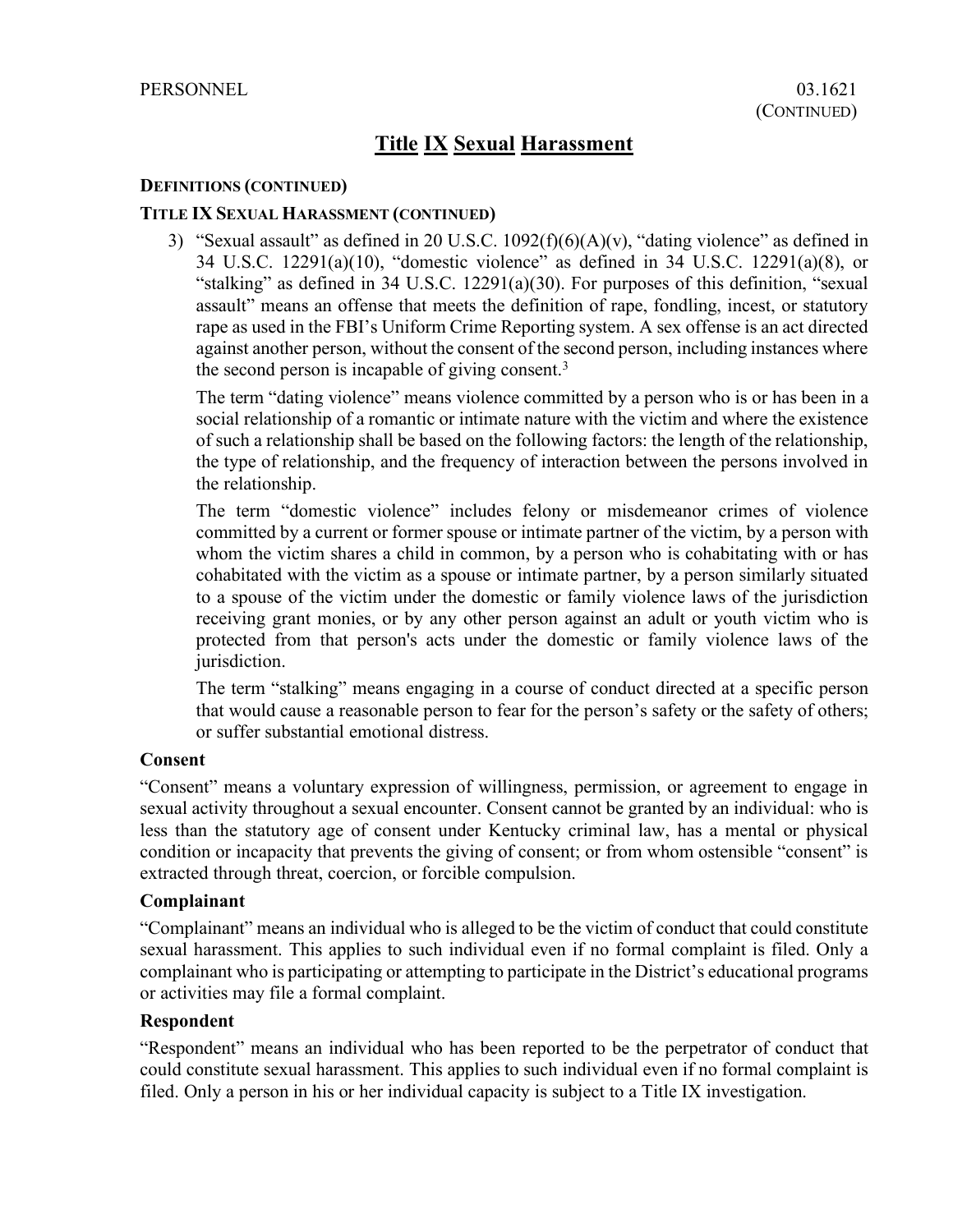### **DEFINITIONS (CONTINUED)**

## **Title IX Coordinator (TIXC)**

The TIXC is the individual or individuals designated and authorized to coordinate District Title IX programs. The TIXC is expected to engage in activities intended to provide a fair and neutral process for all parties, including implementation of supportive measures and remedies where appropriate. The District may use co-coordinators and/or deputy coordinators.

## **Formal Complaint**

"Formal complaint" means a document filed by a complainant or signed by the TIXC alleging sexual harassment against a respondent and requesting that the District investigate the allegation of sexual harassment. A formal complaint may be filed with the TIXC in person, by mail, or by electronic mail, by using the contact information provided by the District. The complaint document may be physical or electronic, shall contain the complainant's physical or digital signature, or otherwise indicate that the complainant is the person filing the formal complaint. Where the TIXC signs a formal complaint, the TIXC is not "the complainant" or otherwise considered a party, but is to comply with applicable procedures.

## **Supportive Measures**

"Supportive measures" mean nondisciplinary, non-punitive individualized services offered as appropriate, as reasonably available, and without fee or charge to the complainant or the respondent before or after the filing of a formal complaint or where no formal complaint has been filed. Supportive measures may include counseling, extensions of deadlines or other course-related adjustments, modifications of work or class schedules, campus escort services mutual restrictions on contact between the parties, unilateral restrictions on contact that are not unreasonably burdensome on a respondent, changes in work or housing locations, authorized leaves of absence, increased security and monitoring of certain areas of the campus, and other similar measures. Supportive measures shall be confidential, to the extent that maintaining such confidentiality would not impair the ability of the District to provide the supportive measures. The TIXC is responsible for coordinating the effective implementation of supportive measures.

## **Education Program or Activity**

''Education program or activity'' means District operations and includes locations, events, or circumstances over which the District exercises substantial control over both the respondent and the context in which the sexual harassment occurs.

# **Preponderance of the Evidence**

"Preponderance of evidence" means evidence that is of greater weight or more convincing that an asserted fact or facts occurred than evidence in opposition to such facts. It is evidence which as a whole shows that an assertion to be proven is more likely than not.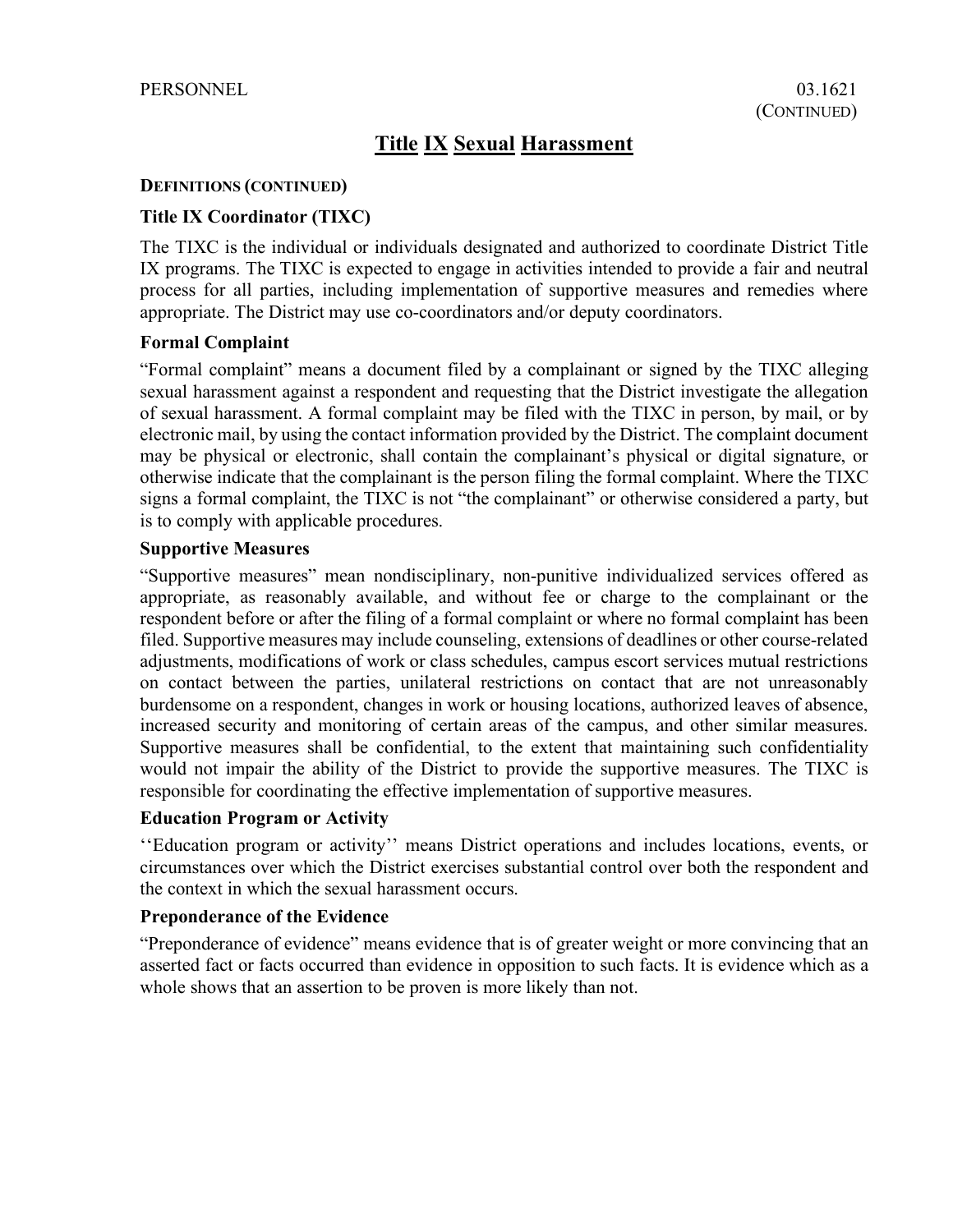### **REGULATION AND POLICY DOES NOT AFFECT PARENT RIGHTS**

Absent a court order or other legal requirement to the contrary, a parent or guardian is authorized to act on behalf of a minor student regarding decision-making and the exercise of rights under the Title IX Sexual Harassment policy and procedure, including the opportunity to accompany a minor student to meetings and interviews.

## **SEGREGATION OF FUNCTIONS / CONFLICT OF INTEREST**

The TIXC, investigator, decisionmaker(s), and any informal resolution facilitator shall not have a conflict of interest or bias for or against complainants or respondents generally or an individual complainant or respondent. These individuals are to serve impartially without prejudgment of the facts at issue. The investigative, initial decision-making, appellate decision-making, and resolution functions must be performed by different trained individuals, who may be District employees or contractors.

### **CONFIDENTIALITY**

With respect to its administration of Title IX Sexual Harassment policies and corresponding procedures, the District must keep confidential the identity of any individual who has made a report or complaint of sex discrimination, including any individual who has made a report or filed a formal complaint of sexual harassment, any complainant, any individual who has been reported to be the perpetrator of sex discrimination, any respondent, and any witness, except as may be permitted under FERPA<sup>5</sup>, required by law, or to carry out Title IX purposes, including the conduct of any investigation, hearing or Title IX judicial proceedings.

Investigative evidence directly related to the allegations of a formal complaint gathered by the District is subject to inspection and review by the parties but is not to be disseminated to the public. The United States Department of Education rule commentary provides that under the applicable FERPA definition of "education records" a parent of a complainant or respondent or (eligible student) has a right to inspect and review any witness statement that is directly related to the student, even if that statement contains information that is also directly related to another student, if the information cannot be segregated or redacted without destroying its meaning.4

## **EMPLOYEES SHALL REPORT**

Employees who believe or have been made aware that they or any other employee, student, or visitor has been subject to Title IX Sexual Harassment shall report it to the TIXC. Failure to make such a report shall be grounds for discipline up to and including termination. If the knowledge of the reporting party gives rise to reasonable cause to believe that the reported conduct constitutes child abuse Policy 09.227 or a reportable criminal offense Policy 09.221, notification of state officials shall be made as required by law.6

## **FALSE REPORTS PROHIBITED**

Employees or students who intentionally make false reports related to the District's administration of this policy and the corresponding procedures, are subject to disciplinary sanctions under applicable District policy, law, or the Code of Acceptable Behavior and Discipline.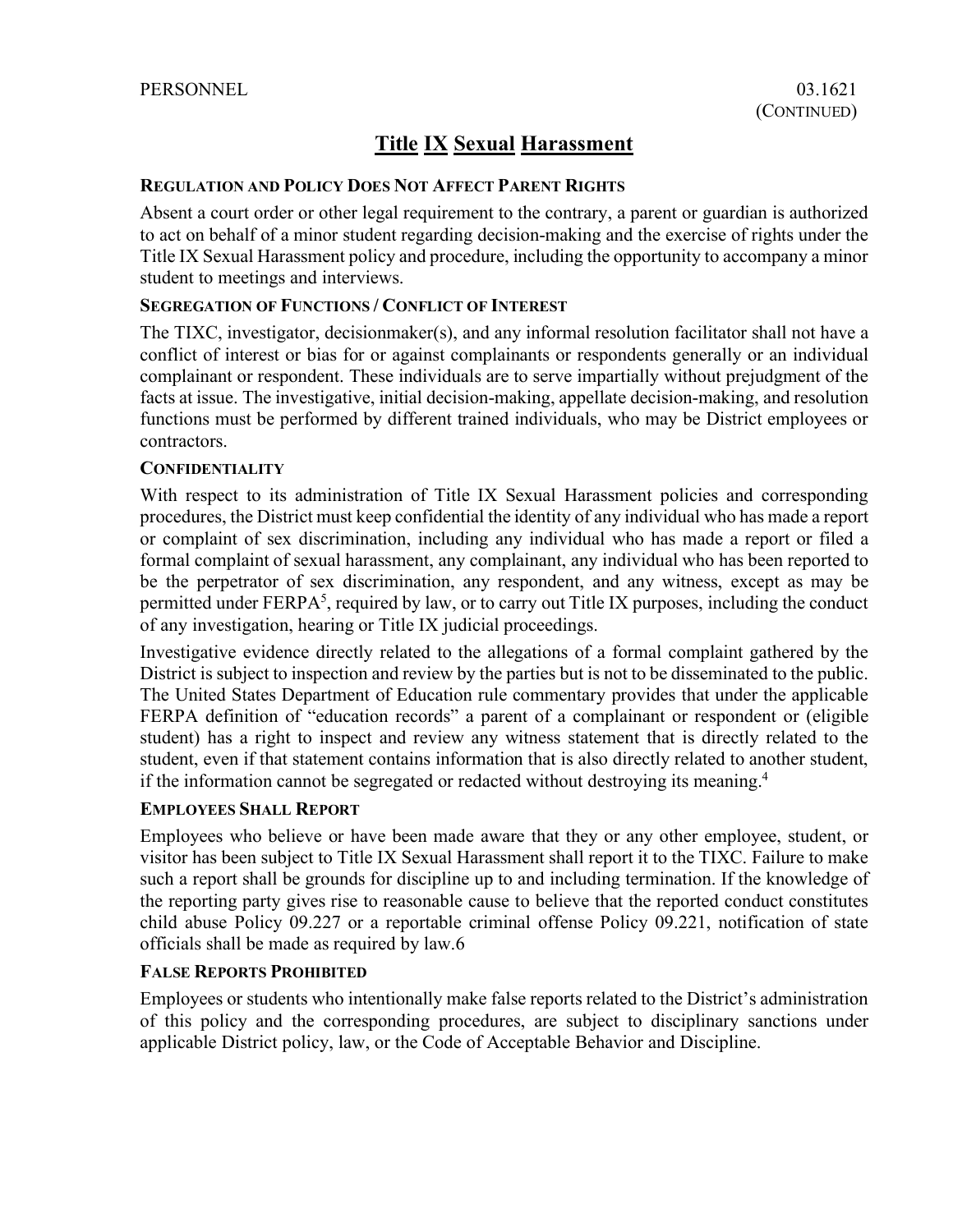### **RELATED EVIDENCE RULES SUMMARY**

The following rules apply to the District investigation and grievance process under the Title IX Sexual Harassment regulation:

- a) The District shall not require, allow, rely upon, or otherwise use questions or evidence that constitutes or seeks disclosure of information protected under a legally recognized privilege unless the person holding such privilege has waived the privilege.
- b) The District cannot access, consider, disclose, or otherwise use a party's records made or maintained in connection with provision of treatment to the party by medical or mental health professionals or paraprofessionals unless the District obtains written consent from the party.
- c) Questions and evidence about the complainant's sexual predisposition or prior behavior are not relevant unless such questions and evidence are offered to prove that someone other than the respondent committed the conduct or, such questions or evidence are offered to prove consent.

### **RETALIATION PROHIBITED**

No District or other person may intimidate, threaten, coerce, or discriminate against any individual for the purpose of interfering with any right or privilege secured by Title IX, or because the individual has made a report or complaint, testified, assisted, or participated or refused to participate in any Title IX investigation, proceeding, or hearing.

### **REFERENCES:**

2 34 C.F.R. § 106.45 3 KRS 510.020 4 85 Fed. Reg. 30433 (May 19, 2020) Americans with Disabilities Act (42 U.S.C. §12101 et seq., as amended; 28 C.F.R. § 35.107) Section 504 of the Rehabilitation Act of 1973 (Section 504) (29 U.S.C. § 794 et seq., as amended; 34 C.F.R. § 104.7) Title IX of the Education Amendments of 1972 (20 USC § 1681, et seq.); 34 C.F.R. Part 106 Clery Act (20 U.S.C. §1092(f)(6)(A)(v) Violence Against Women Act (34 U.S.C. § 1092(f)(6)(A)(v) 34 U.S.C. § 12291(a)(10) 34 U.S.C. §12291(a)(3) 34 U.S.C. §12291(a)(8)

## **RELATED POLICIES:**

1 03.162; 03.262; 09.42811 5 09.14 609.227; 09.2211 03.2621; 09.428111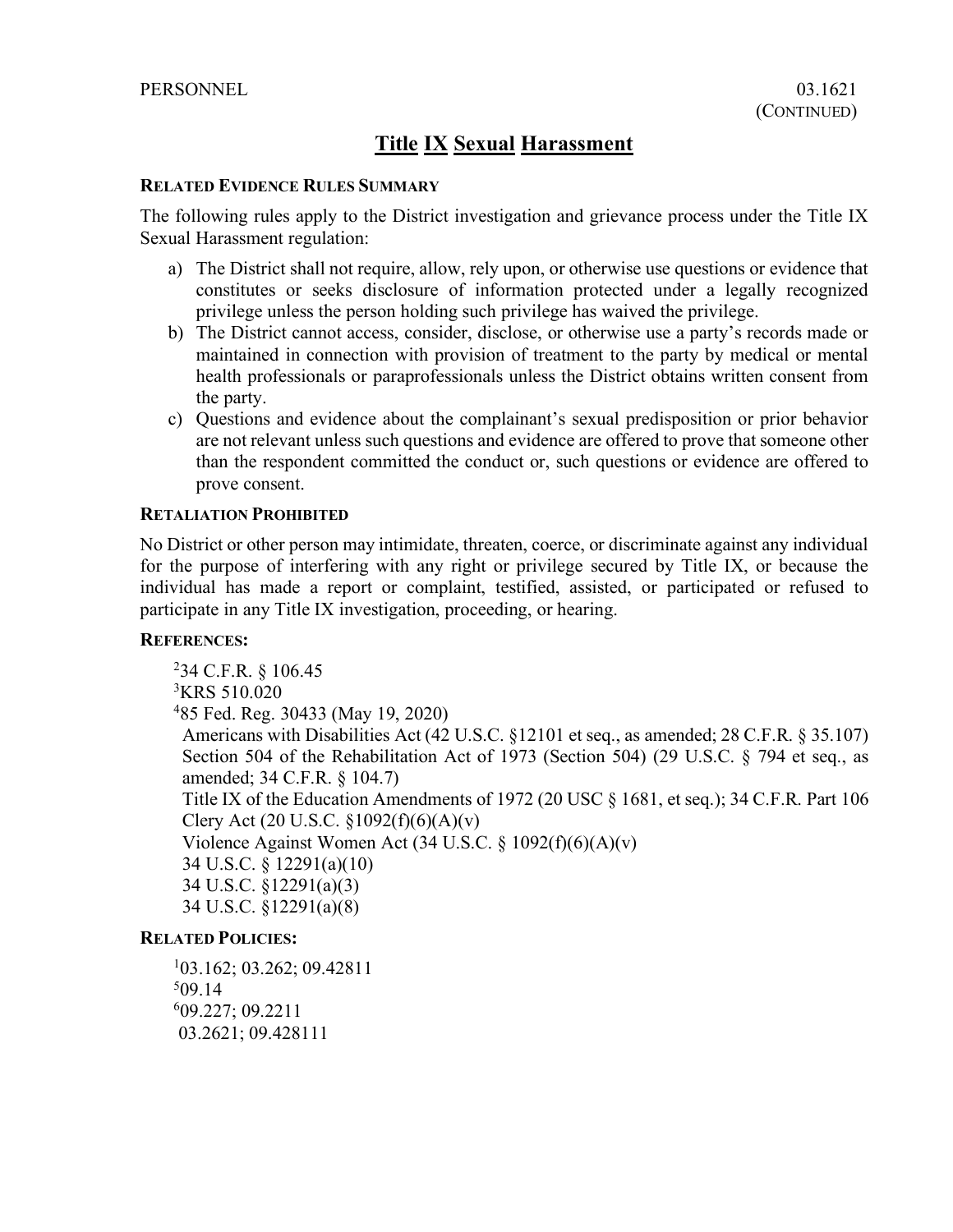### **- CLASSIFIED PERSONNEL -**

# **Equal Employment Opportunity**

### **NONDISCRIMINATION**

As required by Title IX, the District does not discriminate on the basis of sex regarding admission to the District or in the educational programs or activities operated by the District. Inquiries regarding Title IX Sexual Harassment may be referred to the District Title IX Coordinator (TIXC), the Assistant Secretary for Civil Rights, or both. 1

The Superintendent shall adhere to a policy of equal employment opportunity in all personnel matters. No person shall be subjected to discrimination in regard to employment, retention, promotion, demotion, transfer or dismissal because of race, color, religion, sex, genetic information, national or ethnic origin, political affiliation, age, disabling condition, or limitations related to pregnancy, childbirth, or related medical conditions. 2

The following person has been designated to handle inquiries regarding the nondiscrimination policies for employees, applicants for employment, students, parents/guardians, and other beneficiaries such as participants in activities offered to the public.

## **504/ADA**

Director of Special Education and/or Director of Personnel, 5347 Benton Road, Paducah, KY 42003 (270) 538-4000

### **Title IX**

Director of Pupil Personnel, 5347 Benton Road, Paducah, KY, 42003 (270) 538-4000

### **INDIVIDUALS WITH DISABILITIES**

No qualified person with a disability, as defined by law, shall, on the basis of the disability, be subject to discrimination in employment.<sup>3</sup>

District employment practices shall be in accordance with the Board-approved procedures addressing requirements of the Americans with Disabilities Act and Section 504 of the Rehabilitation Act of 1973.

No human immunodeficiency virus (HIV) related test shall be required as a condition of hiring, promotion, or continued employment, unless the absence of HIV infection is a bona fide occupation qualification for the job in question as defined in KRS 207.135.

### **REASONABLE ACCOMMODATION**

Employees who have a long-term or permanent disability may request the District supervisor to provide reasonable accommodations necessary for them to perform the essential duties of the position. If assistive technology is deemed necessary for an employee, every effort will be made to obtain that technology in a timely fashion. Medical information obtained as part of an employee request shall be confidential.4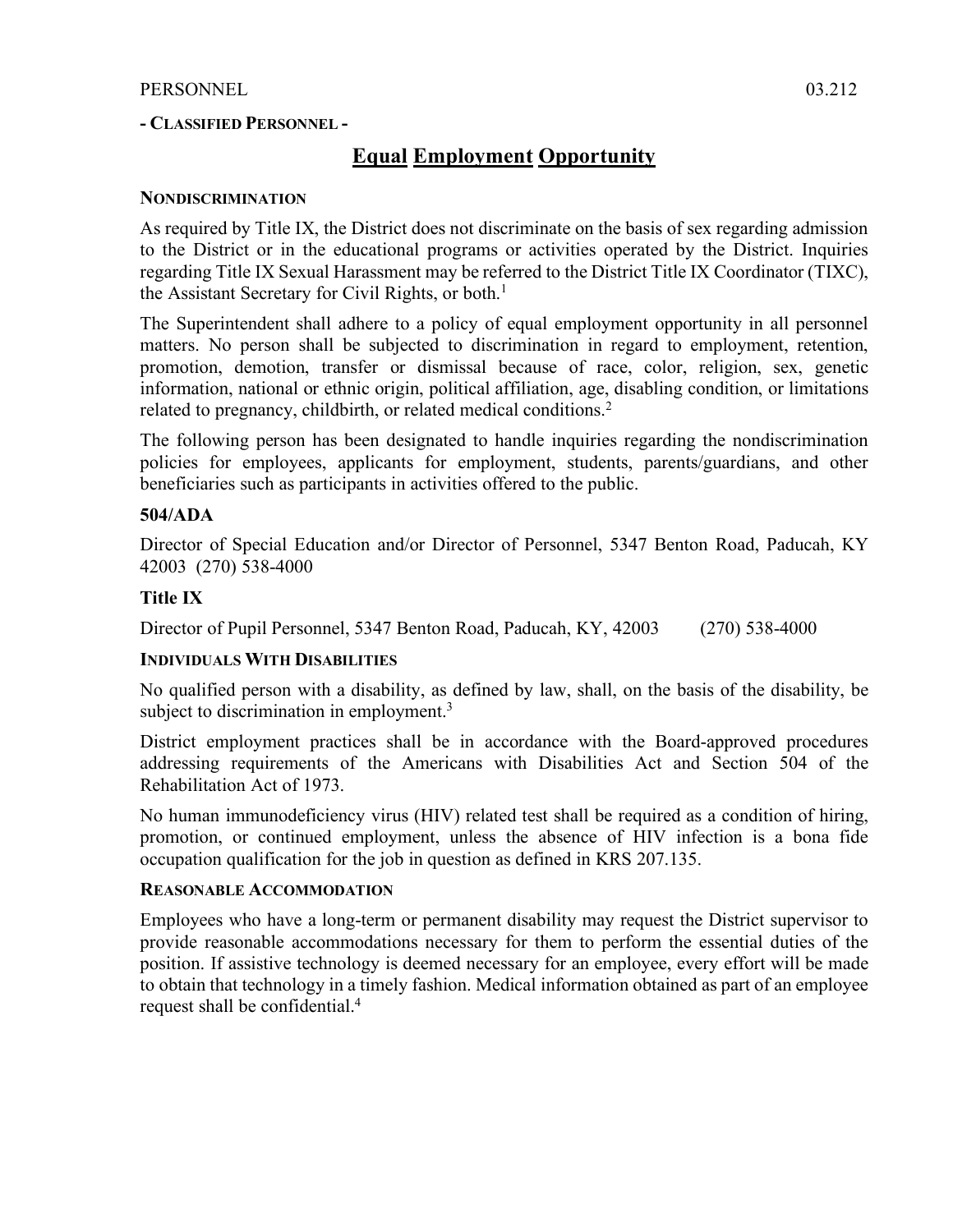# **Equal Employment Opportunity**

### **REASONABLE ACCOMMODATION (CONTINUED)**

The District shall engage in a timely, good faith and interactive process to determine reasonable accommodations for an employee's limitations related to pregnancy, childbirth, or related medical conditions. Reasonable accommodation shall be provided as required by law.

# **ADVISING EMPLOYEES**

The Superintendent shall inform all school employees of the provisions of this policy.<sup>1</sup>

### **REFERENCES:**

1 34 C.F.R. § 106.8 2 KRS 161.164; KRS Chapter 344; 42 U.S.C. 2000e, Civil Rights Act of 1964, Title VII 329 U.S.C.A. 794 4 29 U.S.C. section 1630.14 KRS 207.135 34 C.F.R. 104.3 - 104.14 Americans with Disabilities Act Kentucky Education Technology System (KETS) Section 504 of the Rehabilitation Act of 1973 Title IX of the Education Amendments of 1972 Genetic Information Nondiscrimination Act of 2008

### **RELATED POLICIES:**

03.113; 03.1621; 03.233; 03.2621; 05.11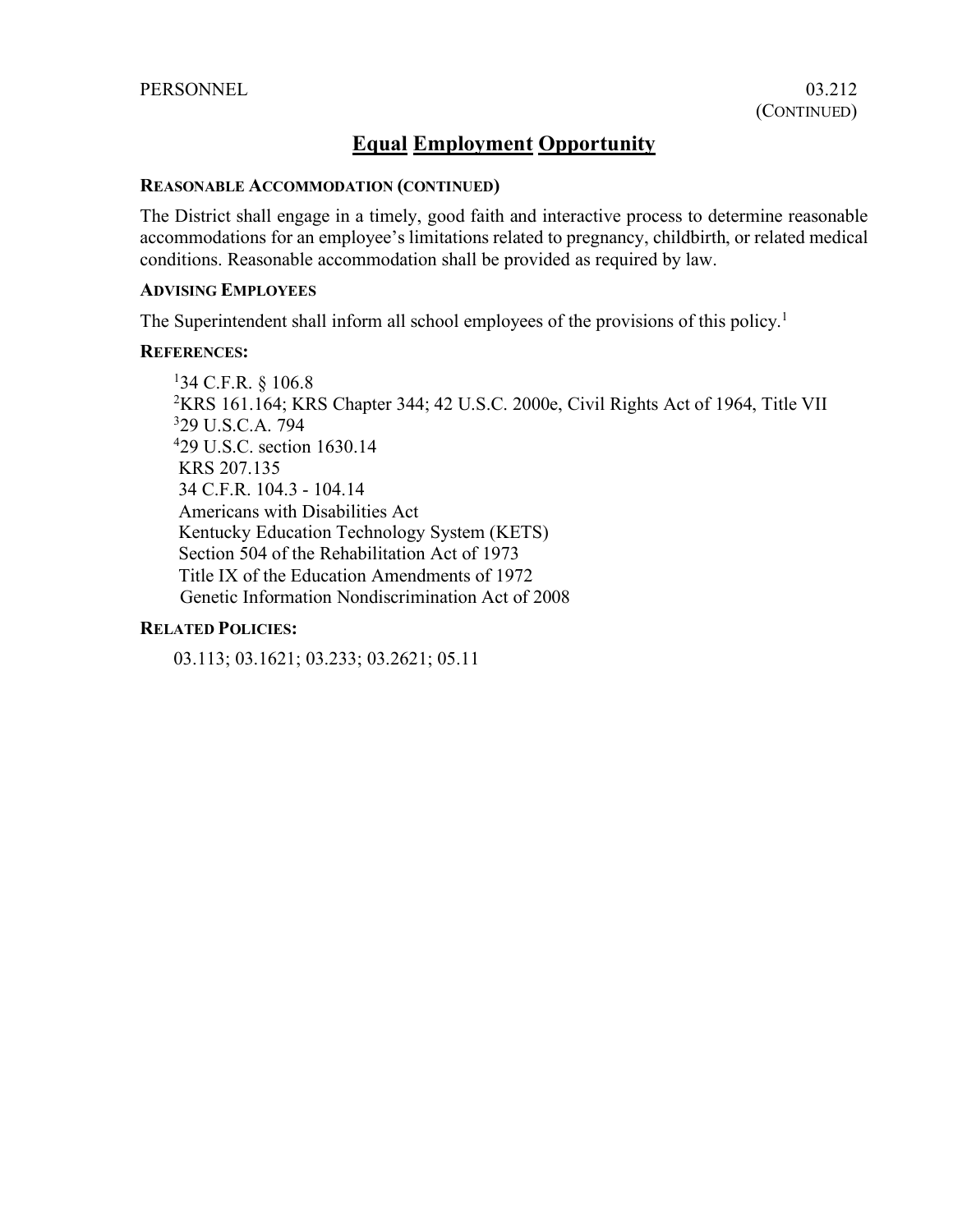## **- CLASSIFIED PERSONNEL -**

# **Title IX Sexual Harassment**

### **INTRODUCTION AND SCOPE**

A United States Department of Education regulation published on May 19, 2020 defines sexual harassment for purposes of Title IX (sometimes referred to in policy and procedure as "Title IX Sexual Harassment"). In addition to numerous other matters, the regulation sets forth grievance procedure requirements that apply (including the initiation of a "formal complaint") before there is a determination that an employee is responsible for Title IX Sexual Harassment. The applicable definition of sexual harassment describes serious sexual misconduct. If the alleged actions that are the subject of a formal complaint do not descend to the level of conduct described in the definition of Title IX Sexual Harassment; do not take place in a "program or activity" of the school District within the meaning of Title IX; or do not take place in the United States, the formal complaint must be dismissed.

Such a dismissal does not mean that the alleged offending party cannot be the subject of investigation or discipline on grounds other than "Title IX Sexual Harassment" as addressed in Board policy or law, including conduct allegedly constituting sexual harassment or other sexual misconduct that does fall within the definition of "Title IX Sexual Harassment."1

### **PROHIBITION**

Title IX Sexual Harassment in educational programs or activities of the District is prohibited.

## **GRIEVANCE PROCEDURE**

The District shall provide a Title IX Sexual Harassment grievance procedure that treats complainants and respondents equitably as required by Federal Regulation. 2

### **DEFINITIONS**

### **TITLE IX SEXUAL HARASSMENT**

"Title IX Sexual Harassment" means conduct on the basis of sex that satisfies one or more of the following:

- 4) An employee of the District conditioning the provision of an aid, benefit, or service of the District on an individual's participation in unwelcome sexual conduct (i.e., quid pro quo sexual harassment);
- 5) Unwelcome conduct determined by a reasonable person to be so severe, pervasive, and objectively offensive that it effectively denies a person equal access to the District's education program or activity;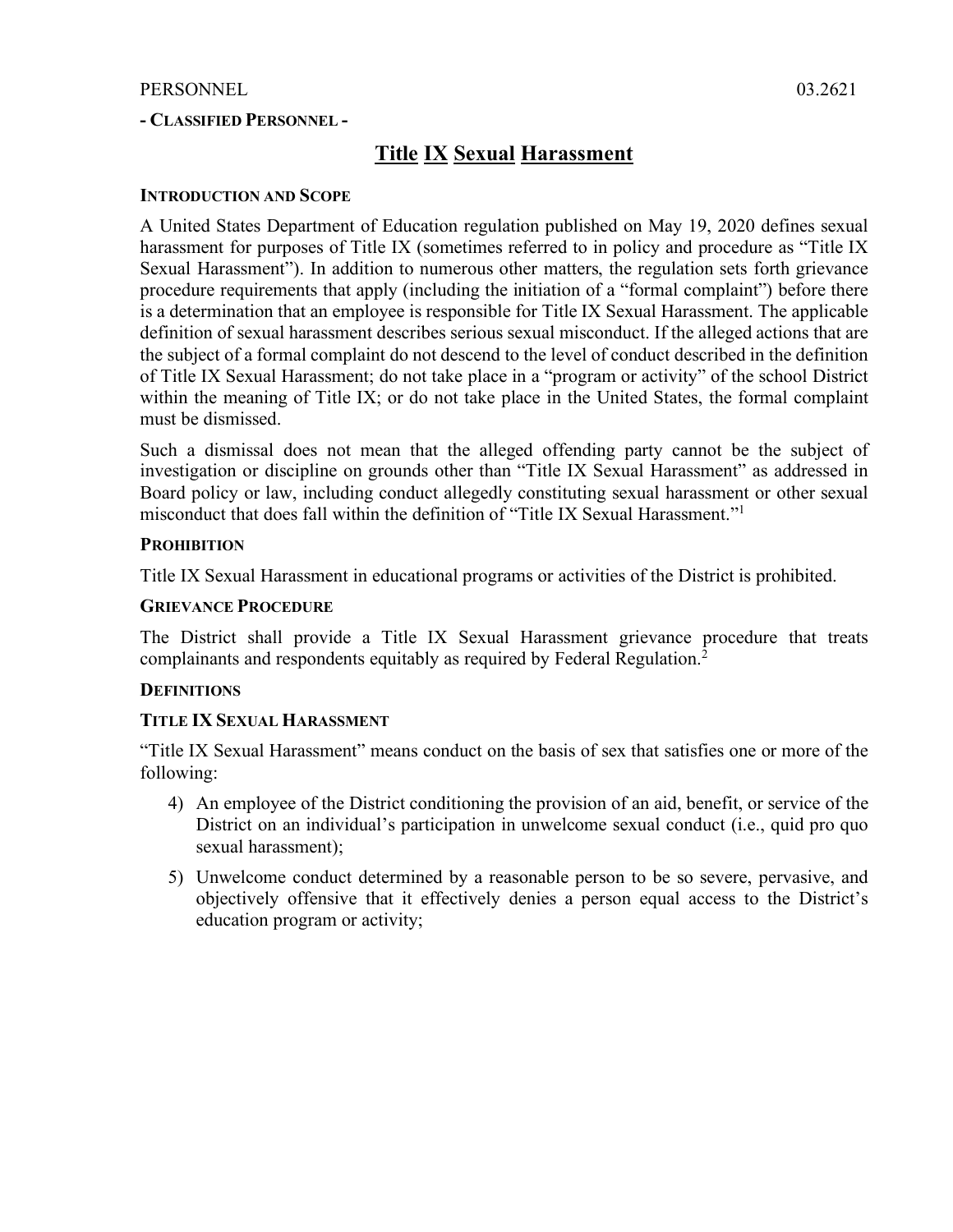### **DEFINITIONS (CONTINUED)**

### **TITLE IX SEXUAL HARASSMENT (CONTINUED)**

6) "Sexual assault" as defined in 20 U.S.C.  $1092(f)(6)(A)(v)$ , "dating violence" as defined in 34 U.S.C. 12291(a)(10), "domestic violence" as defined in 34 U.S.C. 12291(a)(8), or "stalking" as defined in 34 U.S.C. 12291(a)(30). For purposes of this definition, "sexual assault" means an offense that meets the definition of rape, fondling, incest, or statutory rape as used in the FBI's Uniform Crime Reporting system. A sex offense is an act directed against another person, without the consent of the second person, including instances where the second person is incapable of giving consent.<sup>3</sup>

The term "dating violence" means violence committed by a person who is or has been in a social relationship of a romantic or intimate nature with the victim and where the existence of such a relationship shall be based on the following factors: the length of the relationship, the type of relationship, and the frequency of interaction between the persons involved in the relationship.

The term "domestic violence" includes felony or misdemeanor crimes of violence committed by a current or former spouse or intimate partner of the victim, by a person with whom the victim shares a child in common, by a person who is cohabitating with or has cohabitated with the victim as a spouse or intimate partner, by a person similarly situated to a spouse of the victim under the domestic or family violence laws of the jurisdiction receiving grant monies, or by any other person against an adult or youth victim who is protected from that person's acts under the domestic or family violence laws of the jurisdiction.

The term "stalking" means engaging in a course of conduct directed at a specific person that would cause a reasonable person to fear for the person's safety or the safety of others; or suffer substantial emotional distress.

### **Consent**

"Consent" means a voluntary expression of willingness, permission, or agreement to engage in sexual activity throughout a sexual encounter. Consent cannot be granted by an individual: who is less than the statutory age of consent under Kentucky criminal law, has a mental or physical condition or incapacity that prevents the giving of consent; or from whom ostensible "consent" is extracted through threat, coercion, or forcible compulsion.

### **Complainant**

"Complainant" means an individual who is alleged to be the victim of conduct that could constitute sexual harassment. This applies to such individual even if no formal complaint is filed. Only a complainant who is participating or attempting to participate in the District's educational programs or activities may file a formal complaint.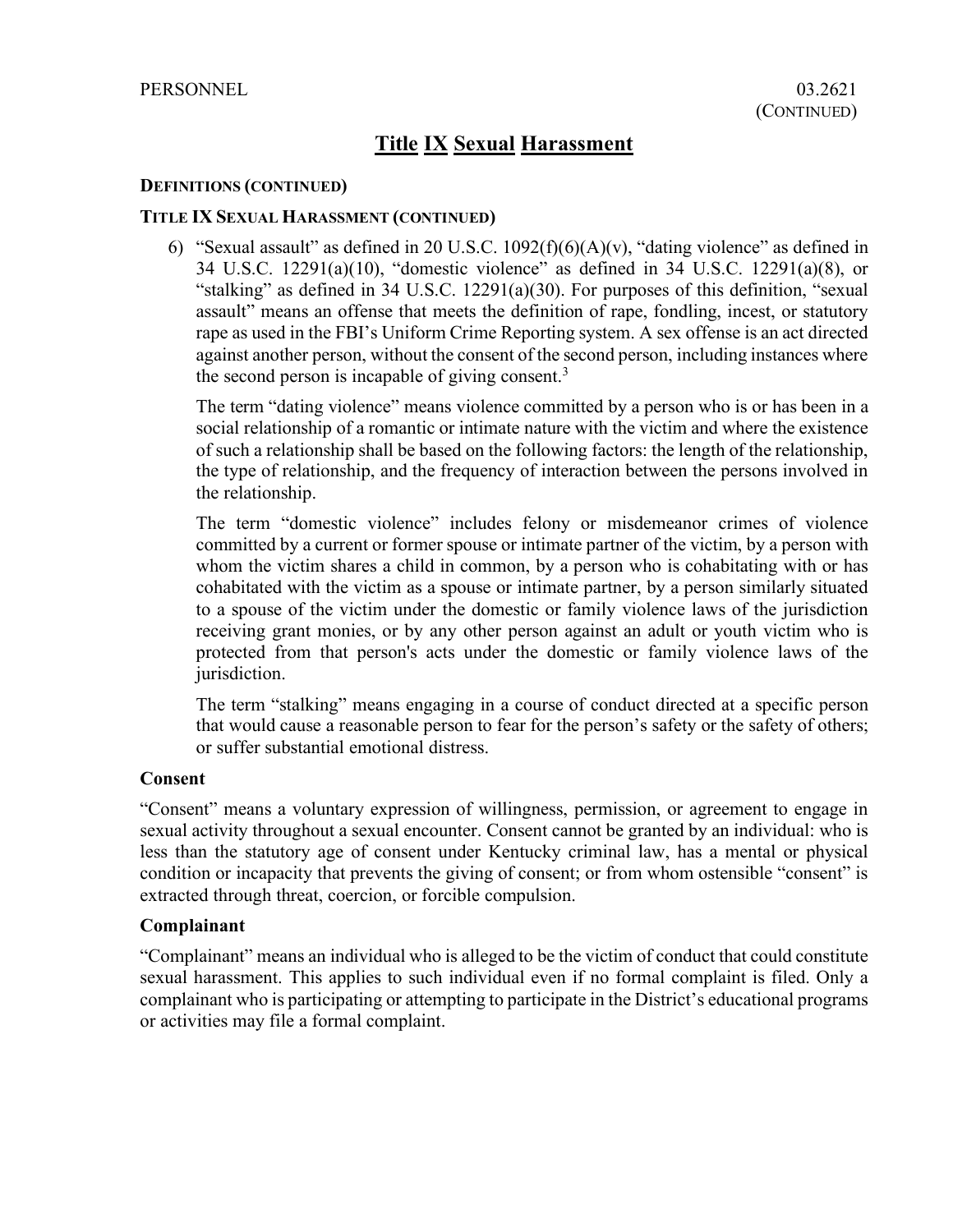### **DEFINITIONS (CONTINUED)**

### **Respondent**

"Respondent" means an individual who has been reported to be the perpetrator of conduct that could constitute sexual harassment. This applies to such individual even if no formal complaint is filed. Only a person in his or her individual capacity is subject to a Title IX investigation.

## **Title IX Coordinator (TIXC)**

The TIXC is the individual or individuals designated and authorized to coordinate District Title IX programs. The TIXC is expected to engage in activities intended to provide a fair and neutral process for all parties, including implementation of supportive measures and remedies where appropriate. The District may use co-coordinators and/or deputy coordinators.

## **Formal Complaint**

"Formal complaint" means a document filed by a complainant or signed by the TIXC alleging sexual harassment against a respondent and requesting that the District investigate the allegation of sexual harassment. A formal complaint may be filed with the TIXC in person, by mail, or by electronic mail, by using the contact information provided by the District. The complaint document may be physical or electronic, shall contain the complainant's physical or digital signature, or otherwise indicate that the complainant is the person filing the formal complaint. Where the TIXC signs a formal complaint, the TIXC is not "the complainant" or otherwise considered a party, but is to comply with applicable procedures.

### **Supportive Measures**

"Supportive measures" mean nondisciplinary, non-punitive individualized services offered as appropriate, as reasonably available, and without fee or charge to the complainant or the respondent before or after the filing of a formal complaint or where no formal complaint has been filed. Supportive measures may include counseling, extensions of deadlines or other course-related adjustments, modifications of work or class schedules, campus escort services, mutual restrictions on contact between the parties, unilateral restrictions on contact that are not unreasonably burdensome on a respondent, changes in work or housing locations, authorized leaves of absence, increased security and monitoring of certain areas of the campus, and other similar measures. Supportive measures shall be confidential, to the extent that maintaining such confidentiality would not impair the ability of the District to provide the supportive measures. The TIXC is responsible for coordinating the effective implementation of supportive measures.

## **Education Program or Activity**

''Education program or activity'' means District operations and includes locations, events, or circumstances over which the District exercises substantial control over both the respondent and the context in which the sexual harassment occurs.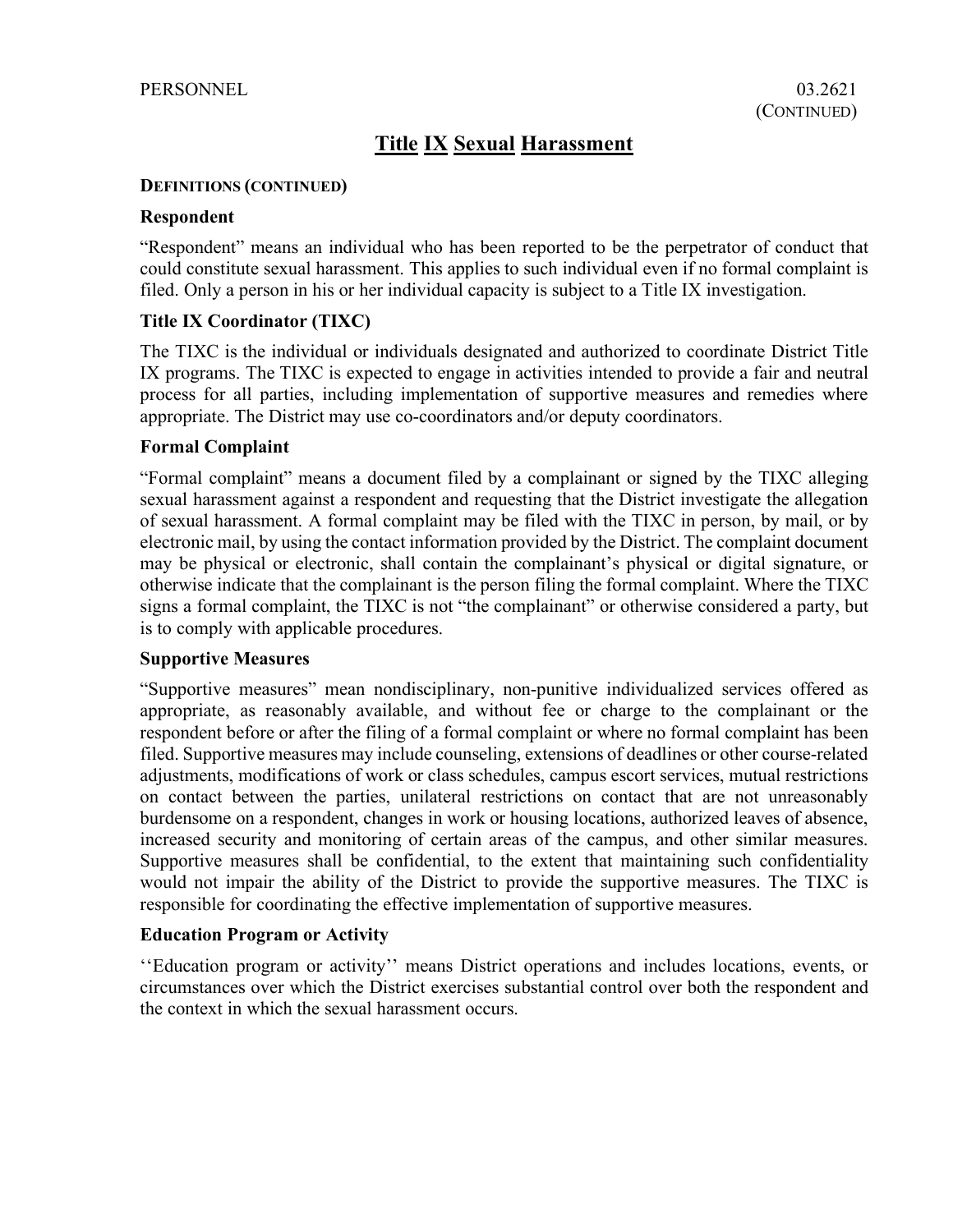## **Preponderance of the Evidence**

"Preponderance of evidence" means evidence that is of greater weight or more convincing that an asserted fact or facts occurred than evidence in opposition to such facts. It is evidence which as a whole shows that an assertion to be proven is more likely than not.

## **REGULATION AND POLICY DOES NOT AFFECT PARENT RIGHTS**

Absent a court order or other legal requirement to the contrary, a parent or guardian is authorized to act on behalf of a minor student regarding decision-making and the exercise of rights under the Title IX Sexual Harassment policy and procedure, including the opportunity to accompany a minor student to meetings and interviews.

### **SEGREGATION OF FUNCTIONS / CONFLICT OF INTEREST**

The TIXC, investigator, decisionmaker(s), and any informal resolution facilitator shall not have a conflict of interest or bias for or against complainants or respondents generally or an individual complainant or respondent. These individuals are to serve impartially without prejudgment of the facts at issue. The investigative, initial decision-making, appellate decision-making, and resolution functions must be performed by different trained individuals, who may be District employees or contractors.

### **CONFIDENTIALITY**

With respect to its administration of Title IX Sexual Harassment policies and corresponding procedures, the District must keep confidential the identity of any individual who has made a report or complaint of sex discrimination, including any individual who has made a report or filed a formal complaint of sexual harassment, any complainant, any individual who has been reported to be the perpetrator of sex discrimination, any respondent, and any witness, except as may be permitted under FERPA<sup>3</sup>, required by law, or to carry out Title IX purposes, including the conduct of any investigation, hearing or Title IX judicial proceedings.

Investigative evidence directly related to the allegations of a formal complaint gathered by the District is subject to inspection and review by the parties but is not to be disseminated to the public. The United States Department of Education rule commentary provides that under the applicable FERPA definition of "education records" a parent of a complainant or respondent or (eligible student) has a right to inspect and review any witness statement that is directly related to the student, even if that statement contains information that is also directly related to another student, if the information cannot be segregated or redacted without destroying its meaning.4

### **EMPLOYEES SHALL REPORT**

Employees who believe or have been made aware that they or any other employee, student, or visitor has been subject to Title IX Sexual Harassment shall report it to the TIXC. Failure to make such a report shall be grounds for discipline up to and including termination. If the knowledge of the reporting party gives rise to reasonable cause to believe that the reported conduct constitutes child abuse Policy 09.227 or a reportable criminal offense Policy 09.221, notification of state officials shall be made as required by law.6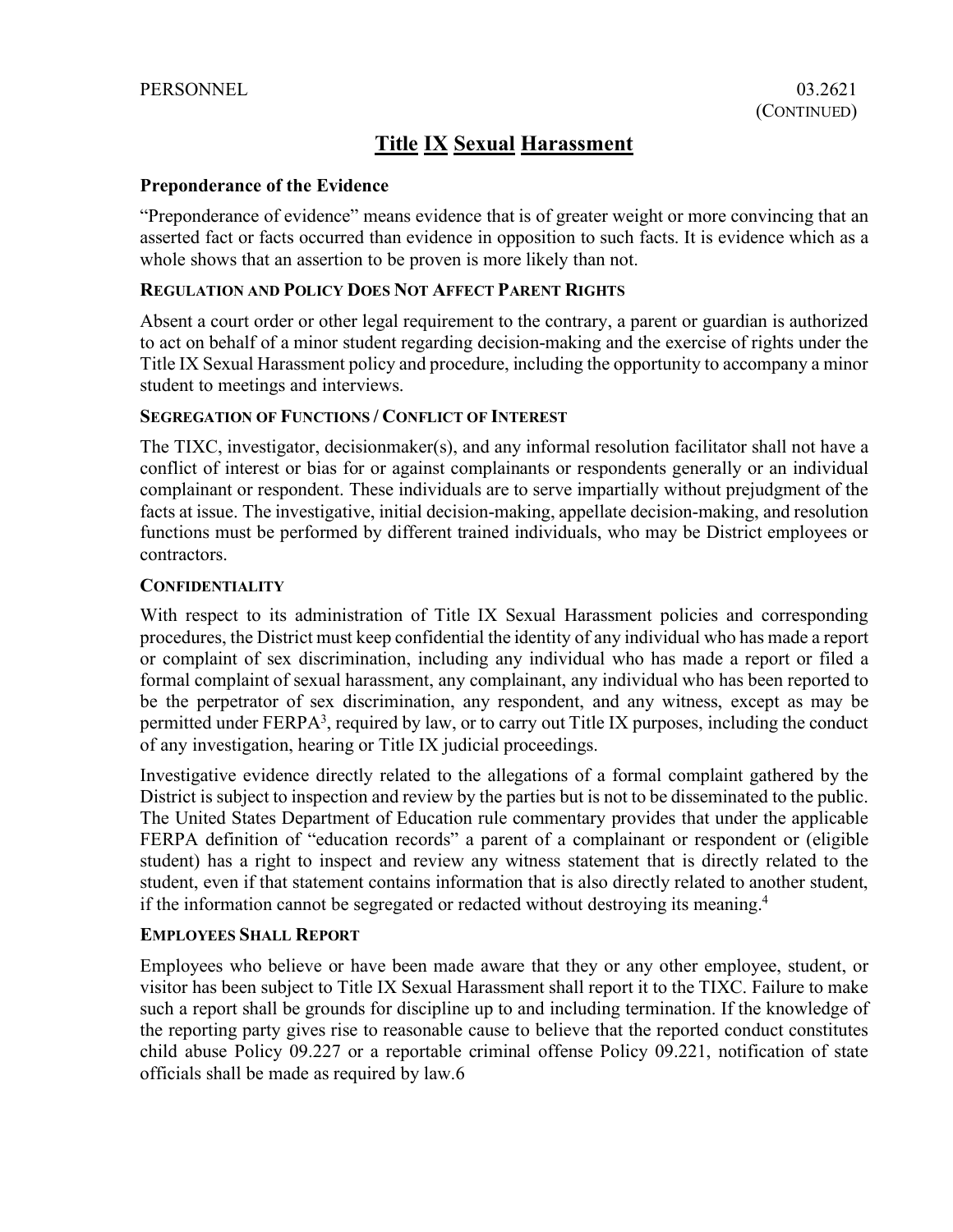### **FALSE REPORTS PROHIBITED**

Employees or students who intentionally make false reports related to the District's administration of this policy and the corresponding procedures, are subject to disciplinary sanctions under applicable District policy, law, or the Code of Acceptable Behavior and Discipline, as applicable.

# **RELATED EVIDENCE RULES SUMMARY**

The following rules apply to the District investigation and grievance process under the Title IX Sexual Harassment regulation:

- d) The District shall not require, allow, rely upon, or otherwise use questions or evidence that constitutes or seeks disclosure of information protected under a legally recognized privilege unless the person holding such privilege has waived the privilege.
- e) The District cannot access, consider, disclose, or otherwise use a party's records made or maintained in connection with provision of treatment to the party by medical or mental health professionals or paraprofessionals unless the District obtains written consent from the party.
- f) Questions and evidence about the complainant's sexual predisposition or prior behavior are not relevant unless such questions and evidence are offered to prove that someone other than the respondent committed the conduct or, such questions or evidence are offered to prove consent.

## **RETALIATION PROHIBITED**

No District or other person may intimidate, threaten, coerce, or discriminate against any individual for the purpose of interfering with any right or privilege secured by Title IX, or because the individual has made a report or complaint, testified, assisted, or participated or refused to participate in any Title IX investigation, proceeding, or hearing.

## **REFERENCES:**

2 34 C.F.R. § 106.45 <sup>3</sup>KRS 510.020 4 85 Fed. Reg. 30433 (May 19, 2020) Americans with Disabilities Act (42 U.S.C. §12101 et seq., as amended; 28 C.F.R. § 35.107) Section 504 of the Rehabilitation Act of 1973 (Section 504) (29 U.S.C. § 794 et seq., as amended; 34 C.F.R. § 104.7) Title IX of the Education Amendments of 1972 (20 USC § 1681, et seq.); 34 C.F.R. Part 106 Clery Act (20 U.S.C.  $$1092(f)(6)(A)(v)$ ) Violence Against Women Act (34 U.S.C. § 1092(f)(6)(A)(v) 34 U.S.C. § 12291(a)(10) 34 U.S.C. §12291(a)(3) 34 U.S.C. §12291(a)(8)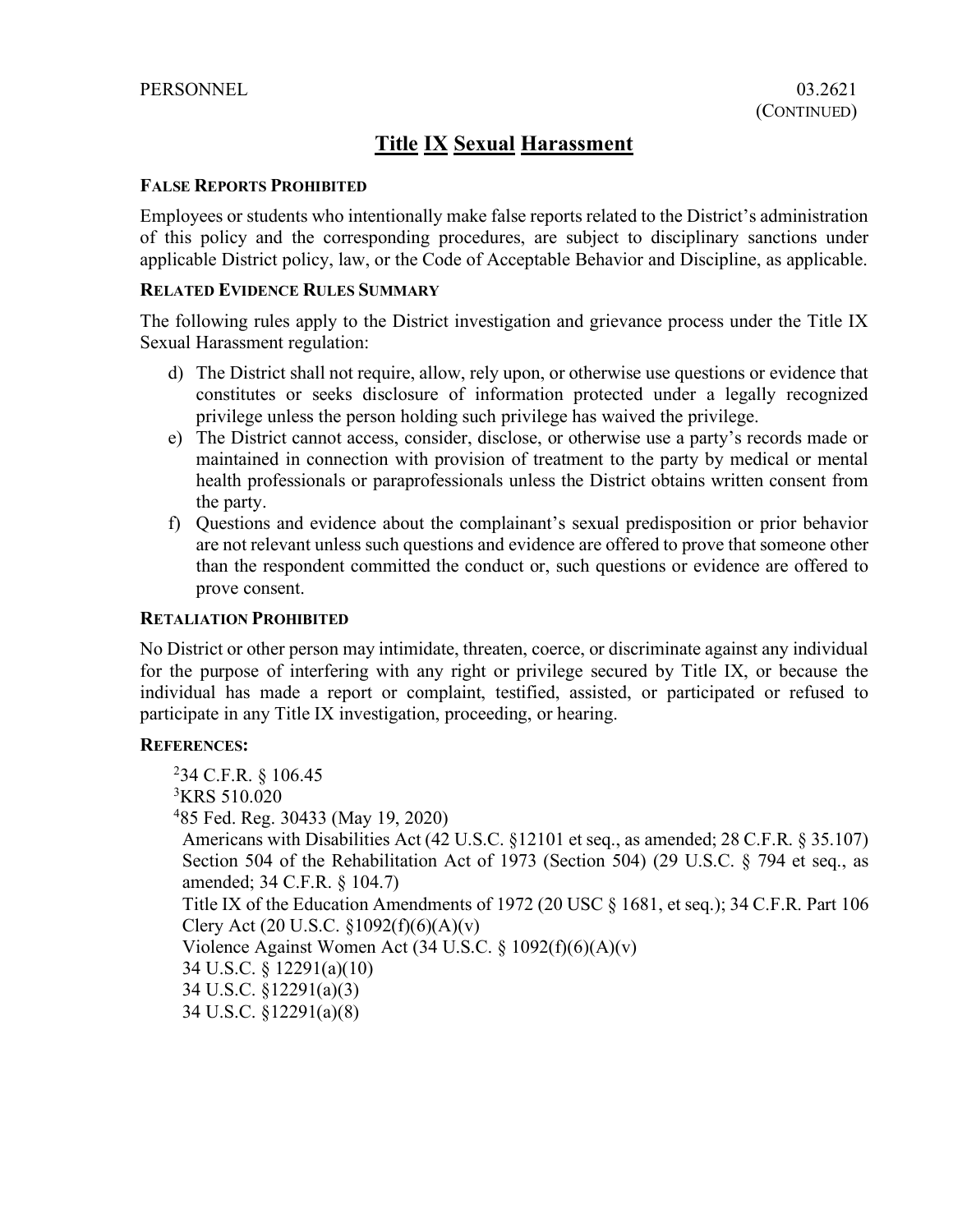PERSONNEL 03.2621

# **Title IX Sexual Harassment**

# **RELATED POLICIES:**

1 03.162; 03.262; 09.42811 5 09.14 6 09.227; 09.2211 03.1621; 09.428111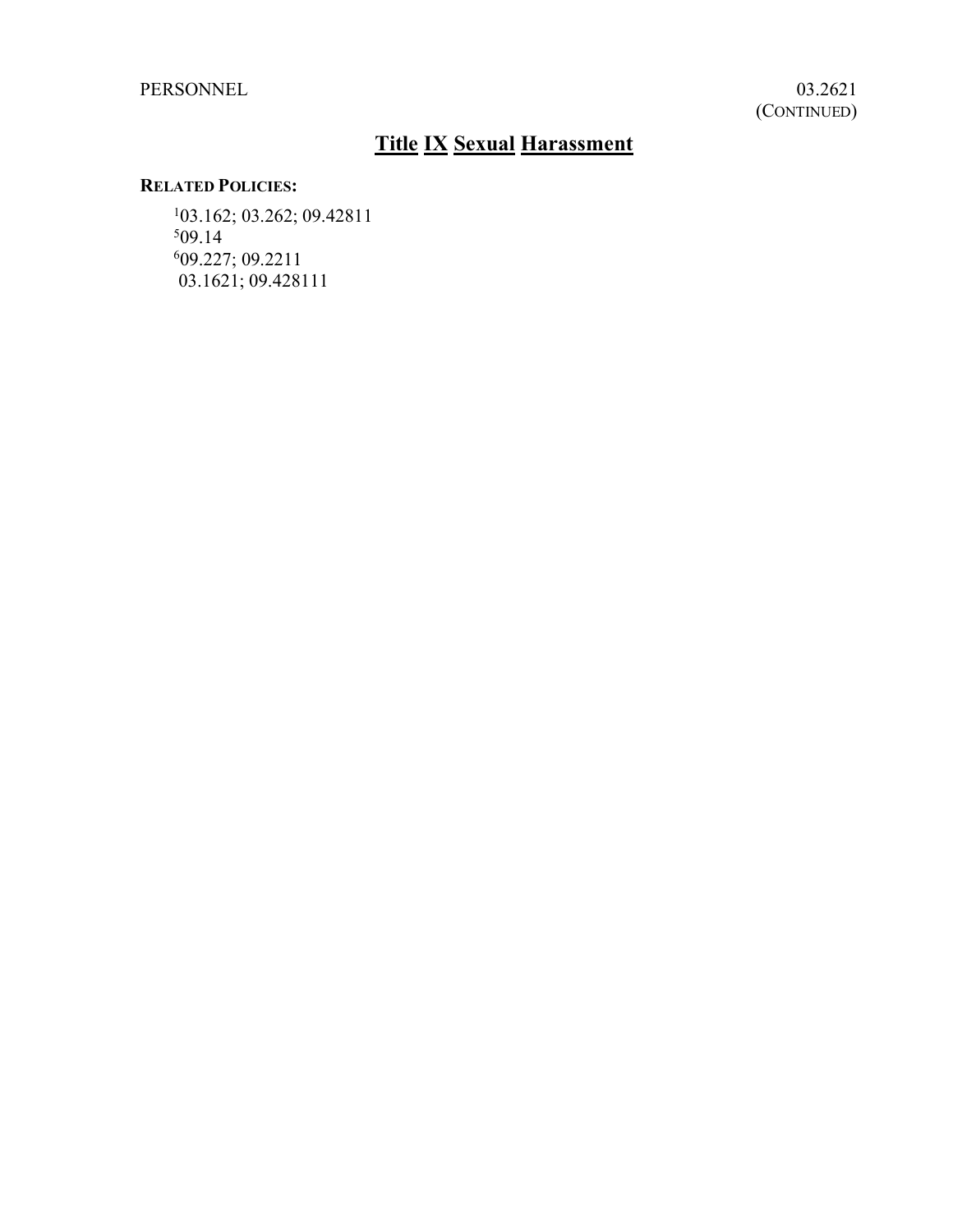# **Equal Educational Opportunities**

## **DISCRIMINATION PROHIBITED**

As required by Title IX, the District does not discriminate on the basis of sex regarding admission to the District or in the educational programs or activities operated by the District. Inquiries regarding Title IX Sexual Harassment may be referred to the District Title IX Coordinator (TIXC), the Assistant Secretary for Civil Rights, or both. 1

No pupil shall be discriminated against because of age, color, disability<sup>2</sup>, race, national origin, religion, sex, or veteran status.

# **STUDENTS WITH DISABILITIES**

The District shall provide a free, appropriate public education to each qualified disabled student, as defined by law, within its jurisdiction.

The District shall operate its programs in accordance with the Board-approved procedures addressing requirements of the Americans with Disabilities Act and Section 504 of the Rehabilitation Act of 1973.

Parents of students who have a temporary or permanent disability may request the District supervisor to provide appropriate accommodations necessary for them to participate in instructional activities. Students who are at least eighteen (18) years of age may submit their own requests. If assistive technology is deemed necessary for a student, every effort will be made to obtain that technology in a timely fashion.

# **STUDENT RELIGIOUS ACTIVITIES OR POLITICAL EXPRESSION**

The District shall observe the rights of students to voluntarily engage in religious activities. Students may express religious or political viewpoints while at school to the same extent and under the same circumstances as other permitted activities or expression. Consistent with the Constitutions of the United States and the Commonwealth of Kentucky and law, students shall be permitted to engage in these activities and express these viewpoints, provided they do not:

- 1. Infringe on the rights of the school to:
	- a. Maintain order and discipline;
	- b. Prevent disruption of the educational process; and
	- c. Determine education curriculum;
- 2. Harass other persons or coerce other persons to participate in the activity; or
- 3. Otherwise infringe on the rights of other persons.

Student complaints concerning possible violations of their religious rights shall be addressed in keeping with legal requirements. Their complaints shall be directed to the Principal, who shall investigate and take appropriate action within thirty (30) days of receipt of the written notification.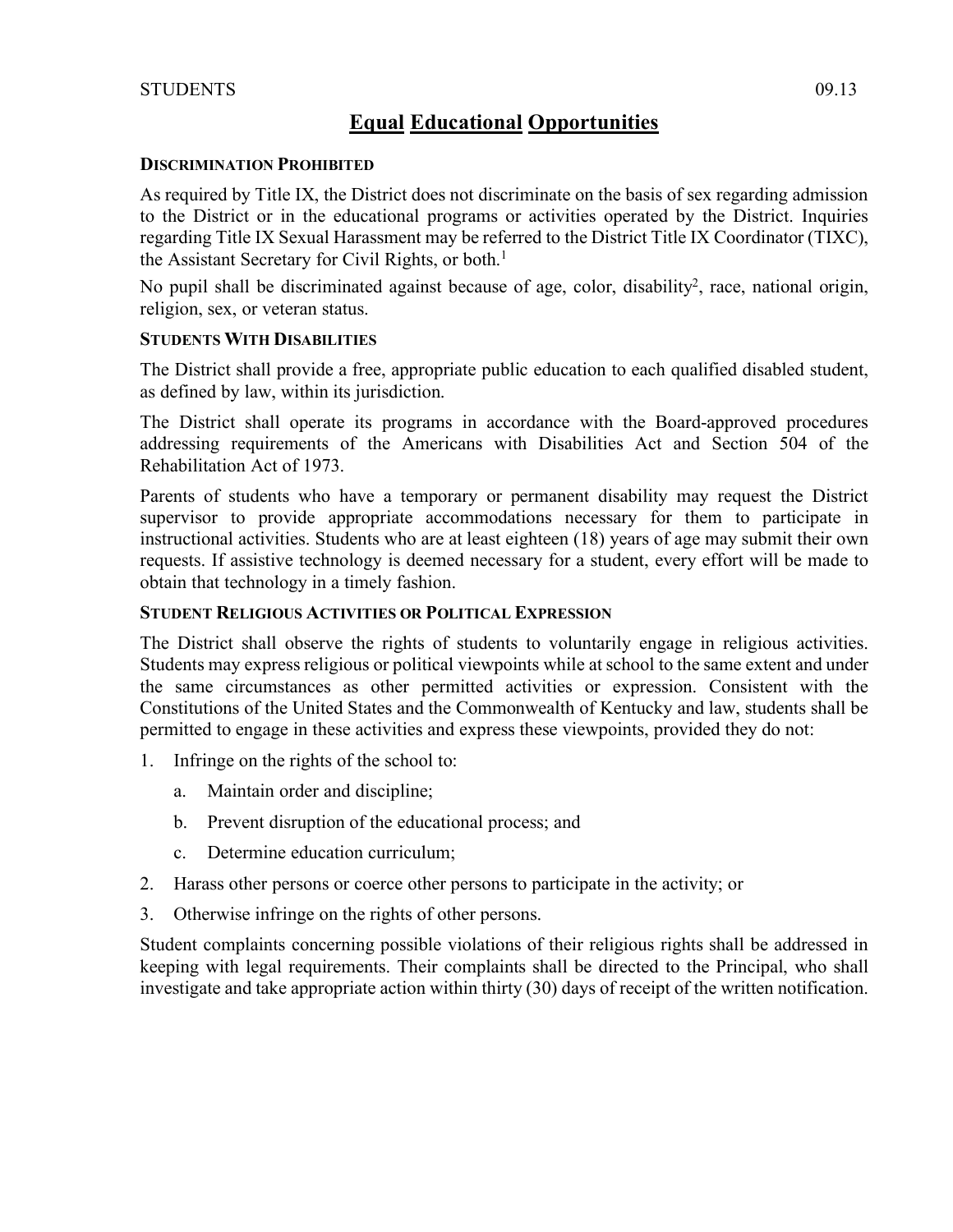# **Equal Educational Opportunities**

#### **REFERENCES:**

1 34 C.F.R. § 106.8 2 Bd. of Educ., etc. v. Rowley 102 S .Ct. 3034 (1982) KRS 157.200; KRS 157.224; KRS 157.230 KRS 157.350; KRS 158.183; KRS 160.295 Age Discrimination Act of 1975 Section 504 of Rehabilitation Act of 1973 Title VI of the Civil Rights Act of 1964; Title IX of the Education Amendments of 1972 Vietnam Era Veterans Readjustment Assistance Act of 1974 Americans with Disabilities Act; Kentucky Education Technology System (KETS) 28 C.F.R. Section 35.101 et seq.

## **RELATED POLICIES:**

03.113; 03.1621; 03.212; 03.2621; 05.11; 08.131; 09.3211; 09.428111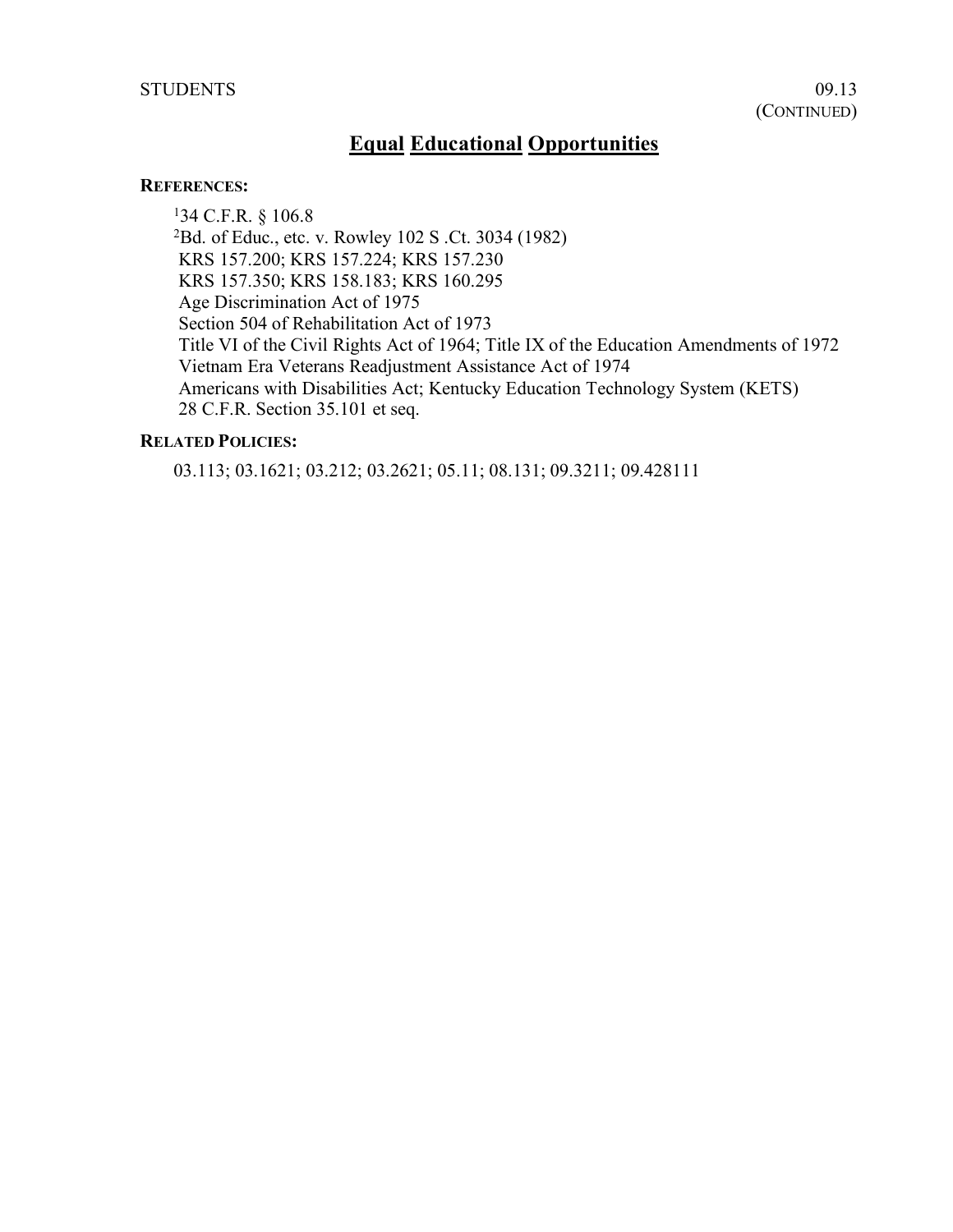### **INTRODUCTION AND SCOPE**

A United States Department of Education regulation published on May 19, 2020 defines sexual harassment for purposes of Title IX (sometimes referred to in policy and procedure as "Title IX Sexual Harassment"). In addition to numerous other matters, the regulation sets forth grievance procedure requirements that apply (including the initiation of a "formal complaint") before there is a determination that a student is responsible for Title IX Sexual Harassment. The applicable definition of sexual harassment describes serious sexual misconduct. If the alleged actions that are the subject of a formal complaint do not descend to the level of conduct described in the definition of Title IX Sexual Harassment; do not take place in a "program or activity" of the school District within the meaning of Title IX; or do not take place in the United States, the formal complaint must be dismissed.

Such a dismissal does not mean that the alleged offending party cannot be the subject of investigation or discipline on grounds other than "Title IX Sexual Harassment" as addressed in Board policy or law, including conduct allegedly constituting sexual harassment or other sexual misconduct that does fall within the definition of "Title IX Sexual Harassment."1

### **PROHIBITION**

Title IX Sexual Harassment in educational programs or activities of the District is prohibited.

### **GRIEVANCE PROCEDURE**

The District shall provide a Title IX Sexual Harassment grievance procedure that treats complainants and respondents equitably as required by Federal Regulation.<sup>2</sup>

## **DEFINITIONS**

## **Title IX Sexual Harassment**

"Title IX Sexual Harassment" means conduct on the basis of sex that satisfies one or more of the following:

- 1) An employee of the District conditioning the provision of an aid, benefit, or service of the District on an individual's participation in unwelcome sexual conduct (i.e., quid pro quo sexual harassment);
- 2) Unwelcome conduct determined by a reasonable person to be so severe, pervasive, and objectively offensive that it effectively denies a person equal access to the District's education program or activity;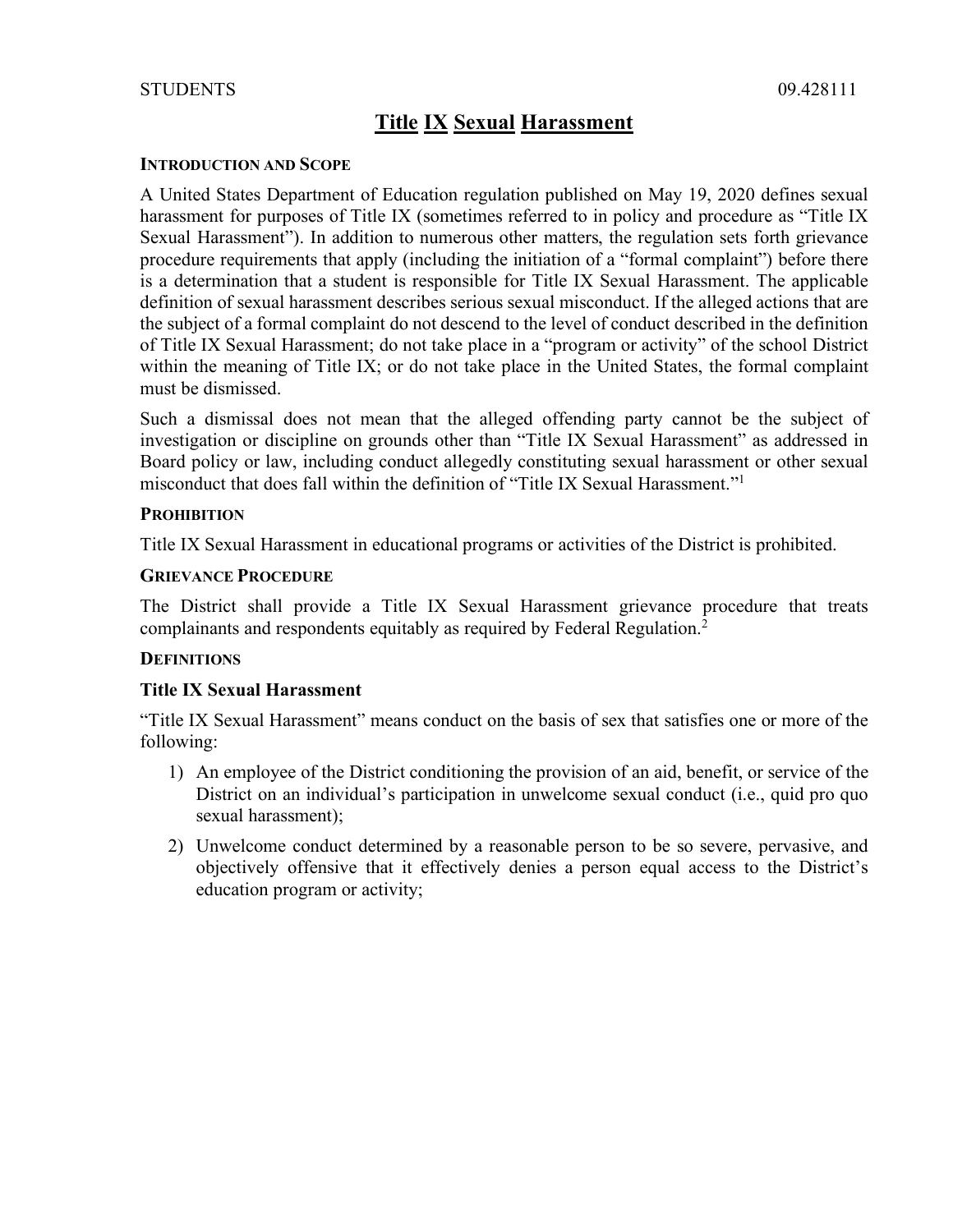### **DEFINITIONS (CONTINUED)**

### **Title IX Sexual Harassment (continued)**

3) "Sexual assault" as defined in 20 U.S.C.  $1092(f)(6)(A)(v)$ , "dating violence" as defined in 34 U.S.C. 12291(a)(10), "domestic violence" as defined in 34 U.S.C. 12291(a)(8), or "stalking" as defined in 34 U.S.C. 12291(a)(30). For purposes of this definition, "sexual assault" means an offense that meets the definition of rape, fondling, incest, or statutory rape as used in the FBI's Uniform Crime Reporting system. A sex offense is an act directed against another person, without the consent of the second person, including instances where the second person is incapable of giving consent.<sup>3</sup>

The term "dating violence" means violence committed by a person who is or has been in a social relationship of a romantic or intimate nature with the victim and where the existence of such a relationship shall be based on the following factors: the length of the relationship, the type of relationship, and the frequency of interaction between the persons involved in the relationship.

The term "domestic violence" includes felony or misdemeanor crimes of violence committed by a current or former spouse or intimate partner of the victim, by a person with whom the victim shares a child in common, by a person who is cohabitating with or has cohabitated with the victim as a spouse or intimate partner, by a person similarly situated to a spouse of the victim under the domestic or family violence laws of the jurisdiction receiving grant monies, or by any other person against an adult or youth victim who is protected from that person's acts under the domestic or family violence laws of the jurisdiction.

The term "stalking" means engaging in a course of conduct directed at a specific person that would cause a reasonable person to fear for the person's safety or the safety of others; or suffer substantial emotional distress.

### Consent

"Consent" means a voluntary expression of willingness, permission, or agreement to engage in sexual activity throughout a sexual encounter. Consent cannot be granted by an individual: who is less than the statutory age of consent under Kentucky criminal law, has a mental or physical condition or incapacity that prevents the giving of consent; or from whom ostensible "consent" is extracted through threat, coercion, or forcible compulsion.

### **Complainant**

"Complainant" means an individual who is alleged to be the victim of conduct that could constitute sexual harassment. This applies to such individual even if no formal complaint is filed. Only a complainant who is participating or attempting to participate in the District's educational programs or activities may file a formal complaint.

### **Respondent**

"Respondent" means an individual who has been reported to be the perpetrator of conduct that could constitute sexual harassment. This applies to such individual even if no formal complaint is filed. Only a person in his or her individual capacity is subject to a Title IX investigation.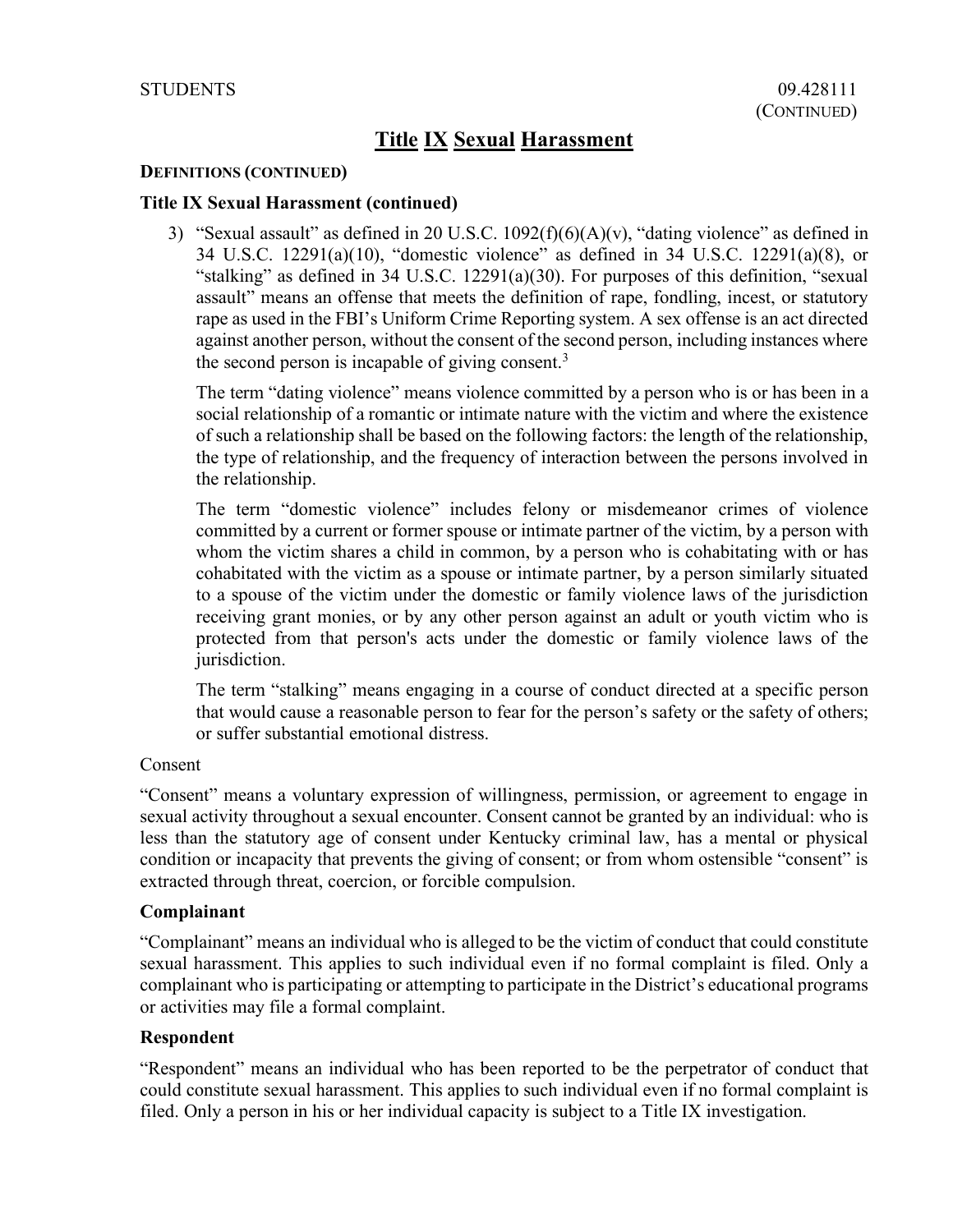# **Title IX Coordinator (TIXC)**

The TIXC is the individual or individuals designated and authorized to coordinate District Title IX programs. The TIXC is expected to engage in activities intended to provide a fair and neutral process for all parties, including implementation of supportive measures and remedies where appropriate. The District may use co-coordinators and/or deputy coordinators.

## **Formal Complaint**

"Formal complaint" means a document filed by a complainant or signed by the TIXC alleging sexual harassment against a respondent and requesting that the District investigate the allegation of sexual harassment. A formal complaint may be filed with the TIXC in person, by mail, or by electronic mail, by using the contact information provided by the District. The complaint document may be physical or electronic, shall contain the complainant's physical or digital signature, or otherwise indicate that the complainant is the person filing the formal complaint. Where the TIXC signs a formal complaint, the TIXC is not "the complainant" or otherwise considered a party, but is to comply with applicable procedures.

## **Supportive Measures**

"Supportive measures" mean nondisciplinary, non-punitive individualized services offered as appropriate, as reasonably available, and without fee or charge to the complainant or the respondent before or after the filing of a formal complaint or where no formal complaint has been filed. Supportive measures may include counseling, extensions of deadlines or other course-related adjustments, modifications of work or class schedules, campus escort services, mutual restrictions on contact between the parties, unilateral restrictions on contact that are not unreasonably burdensome on a respondent, changes in work or housing locations, increased security and monitoring of certain areas of the campus, and other similar measures. Supportive measures shall be confidential, to the extent that maintaining such confidentiality would not impair the ability of the District to provide the supportive measures. The TIXC is responsible for coordinating the effective implementation of supportive measures.

# **Education Program or Activity**

''Education program or activity'' means District operations and includes locations, events, or circumstances over which the District exercises substantial control over both the respondent and the context in which the sexual harassment occurs.

## **Preponderance of the Evidence**

"Preponderance of evidence" means evidence that is of greater weight or more convincing that an asserted fact or facts occurred than evidence in opposition to such facts. It is evidence which as a whole shows that an assertion to be proven is more likely than not.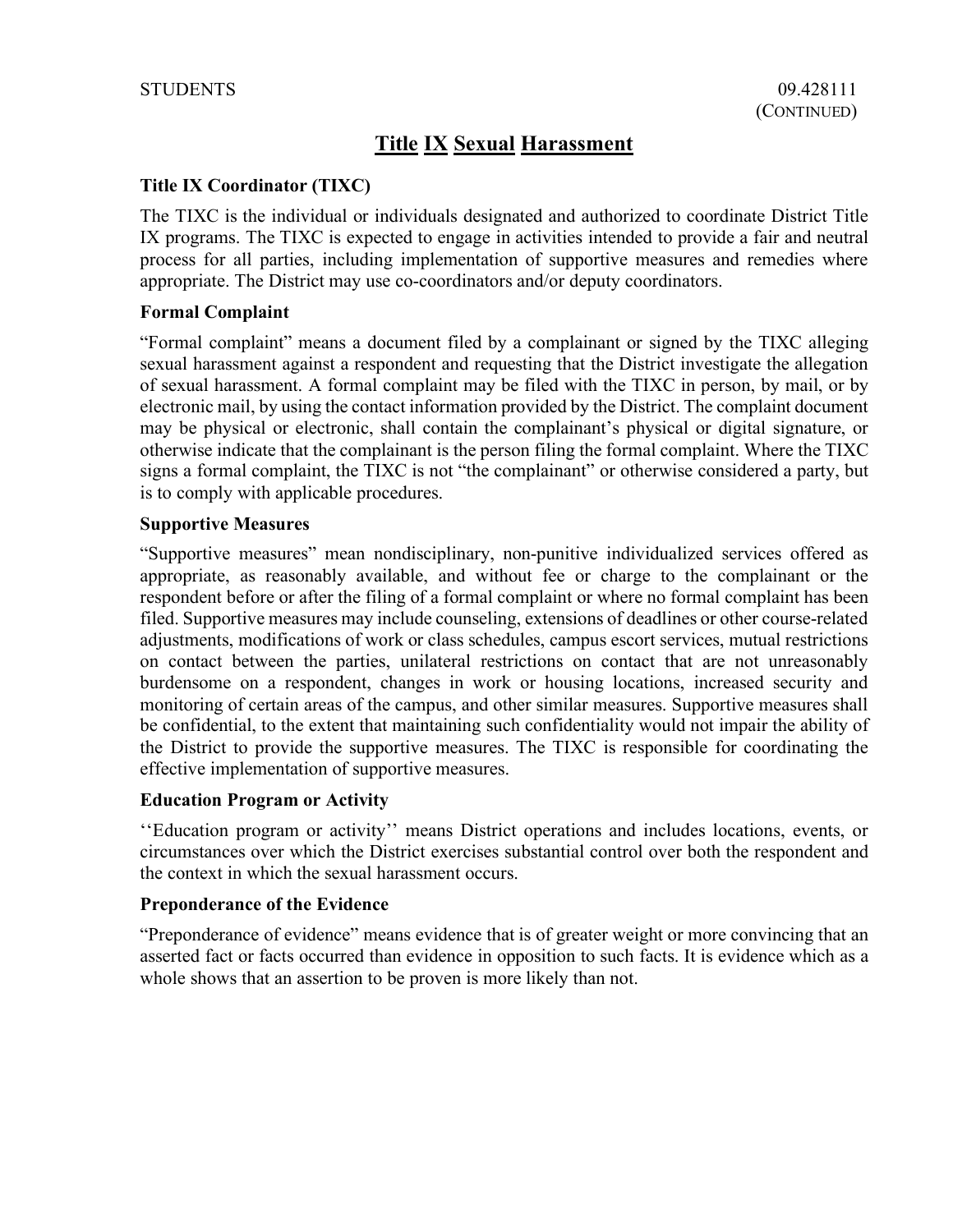### **REGULATION AND POLICY DOES NOT AFFECT PARENT RIGHTS**

Absent a court order or other legal requirement to the contrary, a parent or guardian is authorized to act on behalf of a minor student regarding decision-making and the exercise of rights under the Title IX Sexual Harassment policy and procedure, including the opportunity to accompany a minor student to meetings and interviews.

### **SEGREGATION OF FUNCTIONS / CONFLICT OF INTEREST**

The TIXC, investigator, decisionmaker(s), and any informal resolution facilitator shall not have a conflict of interest or bias for or against complainants or respondents generally or an individual complainant or respondent. These individuals are to serve impartially without prejudgment of the facts at issue. The investigative, initial decision-making, appellate decision-making, and resolution functions must be performed by different trained individuals, who may be District employees or contractors.

### **CONFIDENTIALITY**

With respect to its administration of Title IX Sexual Harassment policies and corresponding procedures, the District must keep confidential the identity of any individual who has made a report or complaint of sex discrimination, including any individual who has made a report or filed a formal complaint of sexual harassment, any complainant, any individual who has been reported to be the perpetrator of sex discrimination, any respondent, and any witness, except as may be permitted under FERPA<sup>4</sup>, required by law, or to carry out Title IX purposes, including the conduct of any investigation, hearing or Title IX judicial proceedings.

Investigative evidence directly related to the allegations of a formal complaint gathered by the District is subject to inspection and review by the parties but is not to be disseminated to the public. The United States Department of Education rule commentary provides that under the applicable FERPA definition of "education records" a parent of a complainant or respondent or (eligible student) has a right to inspect and review any witness statement that is directly related to the student, even if that statement contains information that is also directly related to another student, if the information cannot be segregated or redacted without destroying its meaning. 4

### **EMPLOYEES SHALL REPORT**

Employees who believe or have been made aware that they or any other employee, student, or visitor has been subject to Title IX Sexual Harassment shall report it to the TIXC. Failure to make such a report shall be grounds for discipline up to and including termination. If the knowledge of the reporting party gives rise to reasonable cause to believe that the reported conduct constitutes child abuse Policy 09.227 or a reportable criminal offense Policy 09.221, notification of state officials shall be made as required by law.6

### **FALSE REPORTS PROHIBITED**

Employees or students who intentionally make false reports related to the District's administration of this policy and the corresponding procedures, are subject to disciplinary sanctions under applicable District policy, law, or the Code of Acceptable Behavior and Discipline, as applicable.